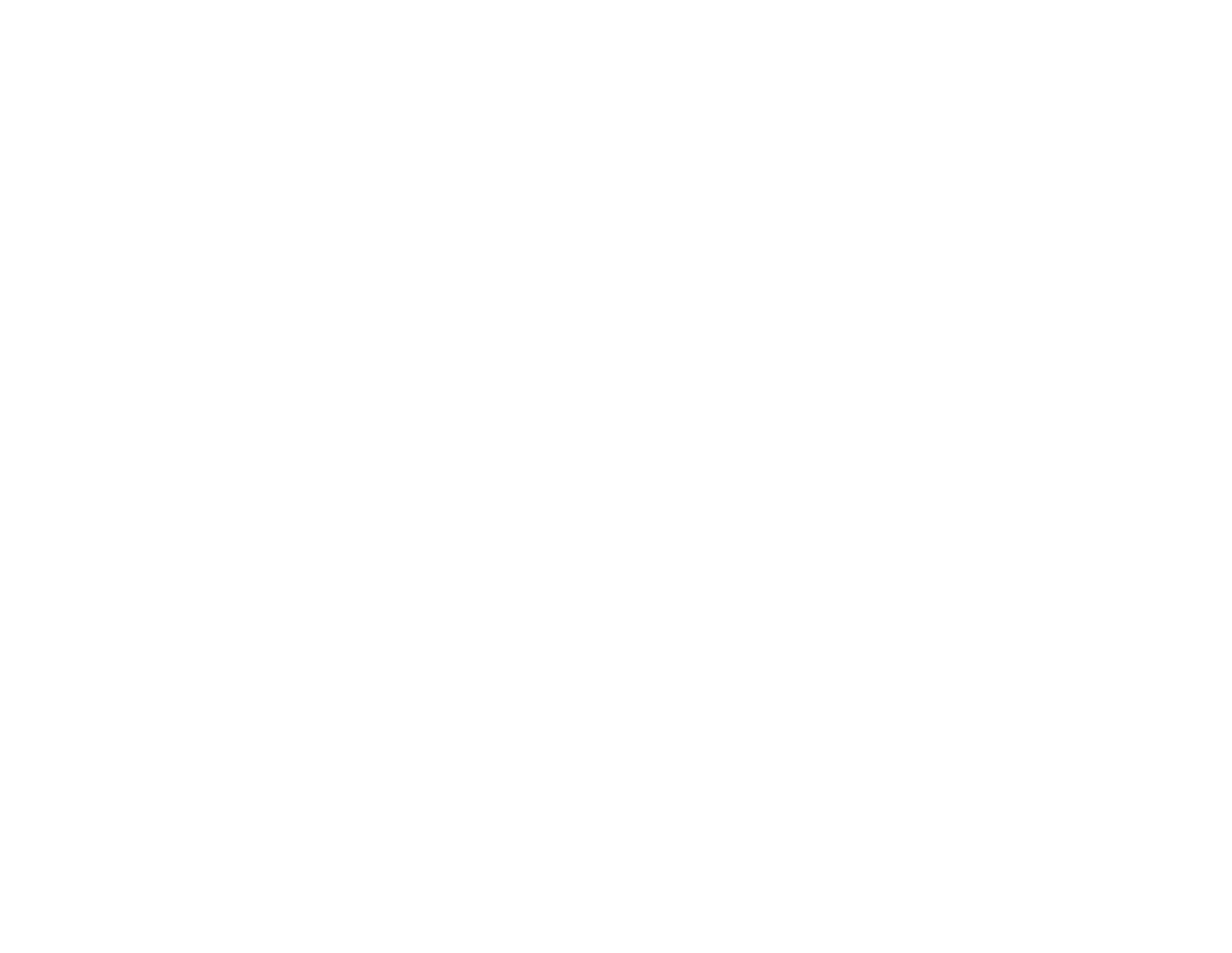# **Table of Contents**

# Section I: Executive Summary **Page 5** and the section I: Executive Summary Percent of Your Students Ready for College-Level Coursework Five Year Trends—Percent of Students Who Met College Readiness Benchmarks Five Year Trends—Average ACT Scores Five Year Trends—Average ACT Scores by Level of Preparation Five Year Trends—Percent and Average Composite Score by Race/Ethnicity Percent of Students in College Readiness Standards Score Ranges Average ACT College Reportable Scores by Test Session Duration Percent of Students Who Met College Readiness Benchmark Scores by Test Session Duration Section II: Academic Achievement **Page 11** Academic Achievement ACT Score Distributions, Cumulative Percentages, Averages, and Quartile Values Average ACT Composite Scores for Race/Ethnicity by Level of Preparation Average ACT Scores by Race/Ethnicity Percent of Students in College Readiness Standards Score Ranges Average ACT Scores by Gender Percent of Students Who Met College Readiness Benchmark Scores by Gender College Readiness Benchmark Percent and Average ACT Scores by Overall High School Curriculum College Readiness Benchmark Percent and Average ACT Scores by Content-Specific Curriculum Section III: College Readiness & Impact of Course Rigor Page 17 Percent of Students Who Met ACT College Readiness Benchmark Scores by Race/Ethnicity Average ACT Scores and Average ACT Score Changes by Common Course Patterns College Readiness Percents by Common Course Patterns Section IV: Career and Educational Aspirations **Page 25** Page 25 Distribution of Planned Educational Majors for All Students by College Plans Average ACT Composite Scores for Racial/Ethnic Groups by Post-Secondary Educational Aspirations Students' Score Report Preferences at Time of Testing Section V: Optional Writing Test Results **Page 29** Page 29 Average ACT English and Writing Scores by Race/Ethnicity and Gender for students who took ACT Writing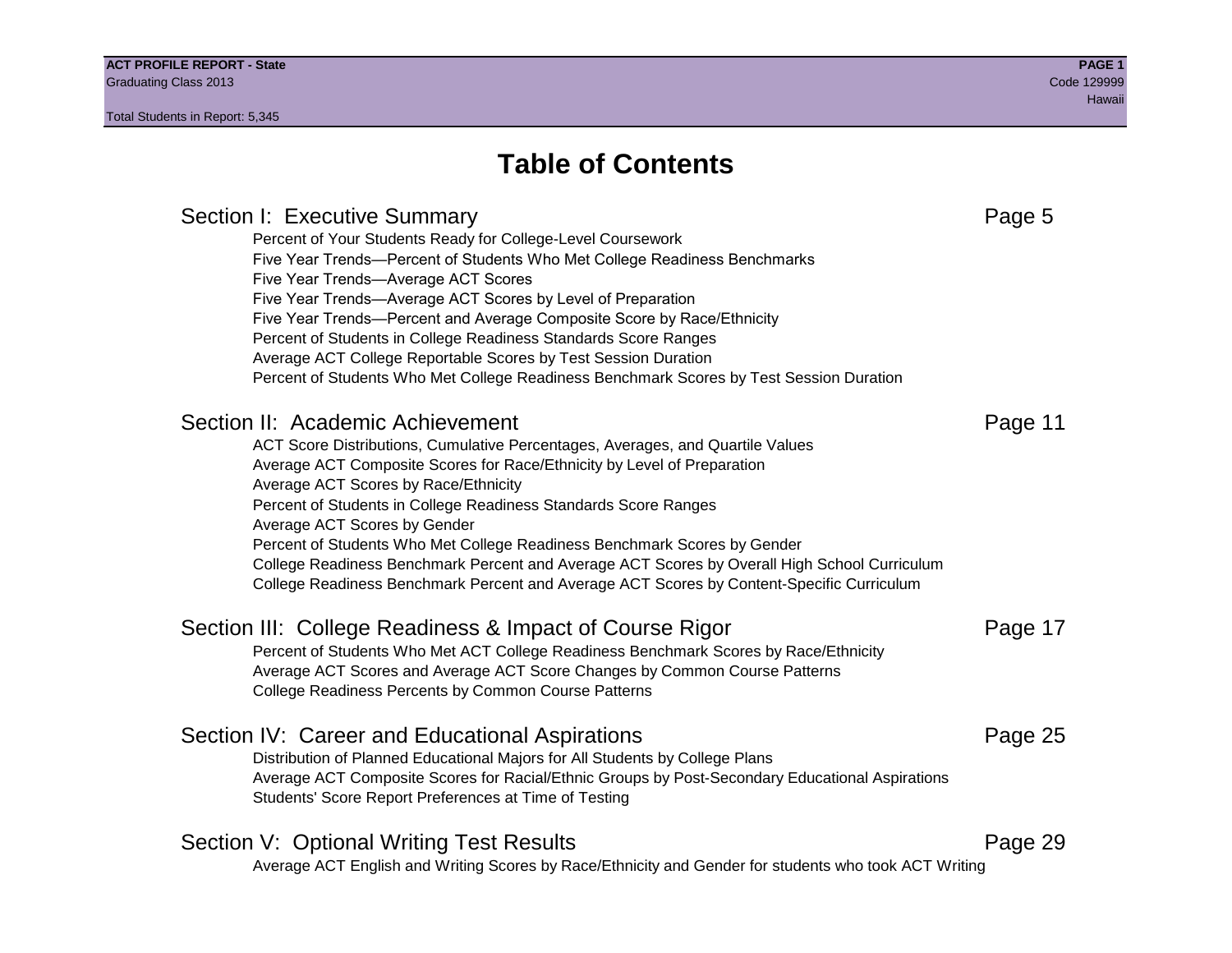Total Students in Report: 5,345

This report provides information about the performance of your 2013 graduating seniors who took the ACT as sophomores, juniors, or seniors; and self-reported at the time of testing that they were scheduled to graduate in 2013. Beginning with the Graduating Class of 2013, all students whose scores are college reportable, both standard and extended time tests, are now included in the report.

This report focuses on:

**Performance** - student test performance in the context of college readiness

**Access** - number of your graduates exposed to college entrance testing and the percent of race/ethnicity participation

**Course Selection** - percent of students pursuing a core curriculum

**Course Rigor** - impact of rigorous coursework on achievement

**College Readiness** - percent of students meeting ACT College Readiness Benchmark Scores in each content area

**Awareness** - extent to which student aspirations match performance

**Articulation** - colleges and universities to which your students send test results

Each year, test data for a school, district, and the state represents a different cohort of students. ACT encourages educators to focus on trends (3, 5, 10 years), not year-to-year changes. Such changes can represent normal – even expected – fluctuations. On the other hand, trend lines offer more insight into what is happening in a school, district, or the state.

Furthermore, ACT encourages educators to measure student performance in the context of college readiness measures. The focus should be on the number and percentage of students who met or exceeded ACT's College Readiness Benchmark Scores, a measure that is much more meaningful and understandable than an average composite score for a group of students.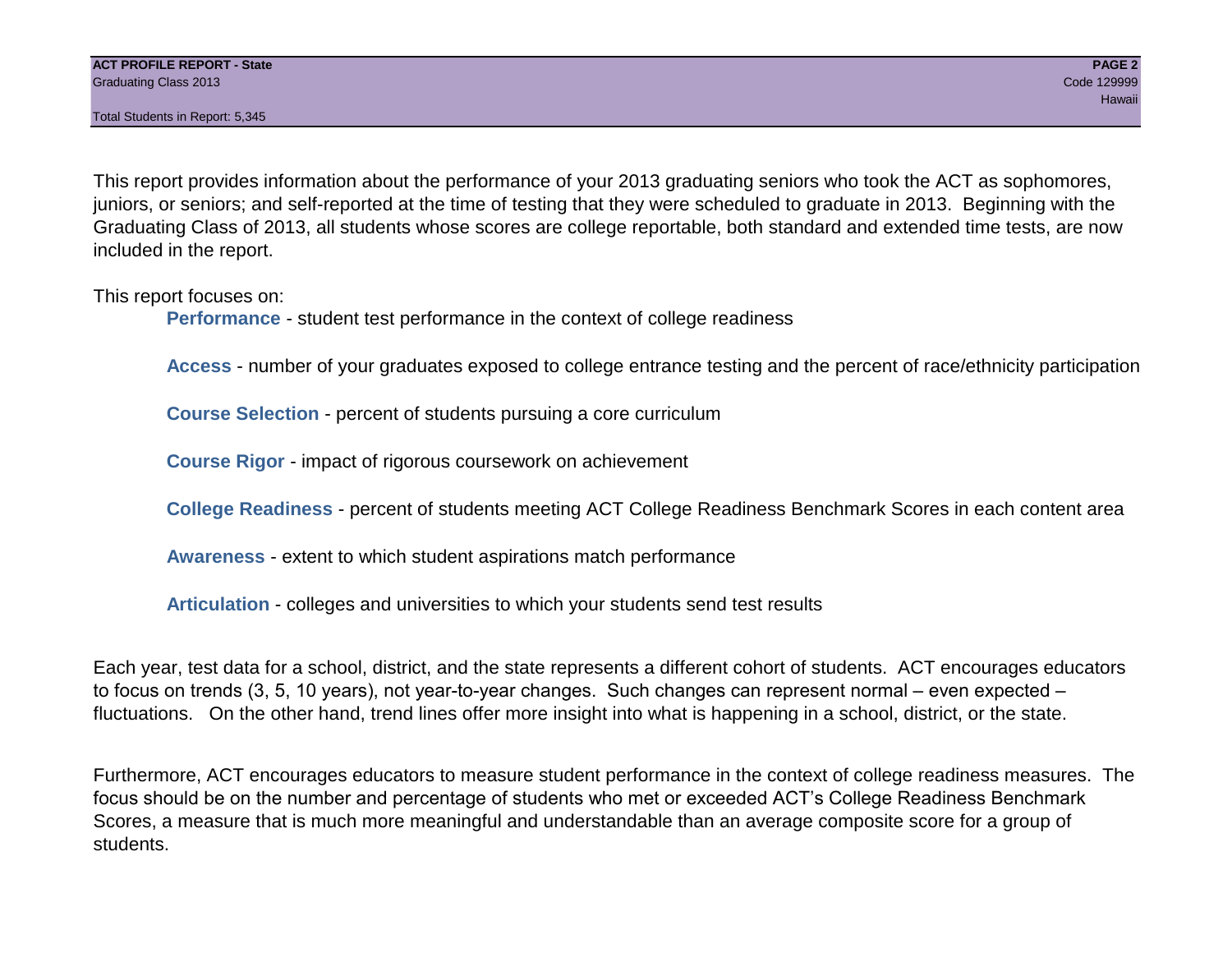Total Students in Report: 5,345

# **The ACT is a curriculum-based measure of college readiness. ACT components include:**

Tests of academic achievement in English, math, reading, science, and writing (optional) High school grade and course information Student Profile Section Career Interest Inventory

# **The ACT:**

Every few years, ACT conducts the **ACT National Curriculum Survey** to ensure its curriculum-based assessment tools accurately measure the skills high school teachers teach and instructors of entry-level college courses expect. The ACT is the only college readiness test designed to reflect the results of such a survey.

ACT's **College Readiness Standards** are sets of statements intended to help students, parents and educators understand the meaning of test scores. The standards relate test scores to the types of skills needed for success in high school and beyond. They serve as a direct link between what students have learned and what they are ready to do next. The ACT is the only college readiness test for which scores can be tied directly to standards. *Connecting College Readiness Standards to the Classroom* interpretive guides can be found at www.act.org/standard/infoserv.html.

Only the ACT reports **College Readiness Benchmark Scores** – A benchmark score is the minimum score needed on an ACT subject-area test to indicate a 50% chance of obtaining a B or higher or about a 75% chance of obtaining a C or higher in the corresponding credit-bearing college courses, which include English Composition, Algebra, Social Science and Biology. These scores were empirically derived based on the actual performance of students in college. The College Readiness Benchmark Scores, updated for 2013, are:

| College Course/Course Area | <b>ACT Test</b> | <b>Benchmark Score</b> |
|----------------------------|-----------------|------------------------|
| <b>English Composition</b> | English         | 18                     |
| Algebra                    | Mathematics     | 22                     |
| <b>Social Sciences</b>     | Reading         | 22                     |
| Biology                    | Science         | 23                     |

For more information, go to www.act.org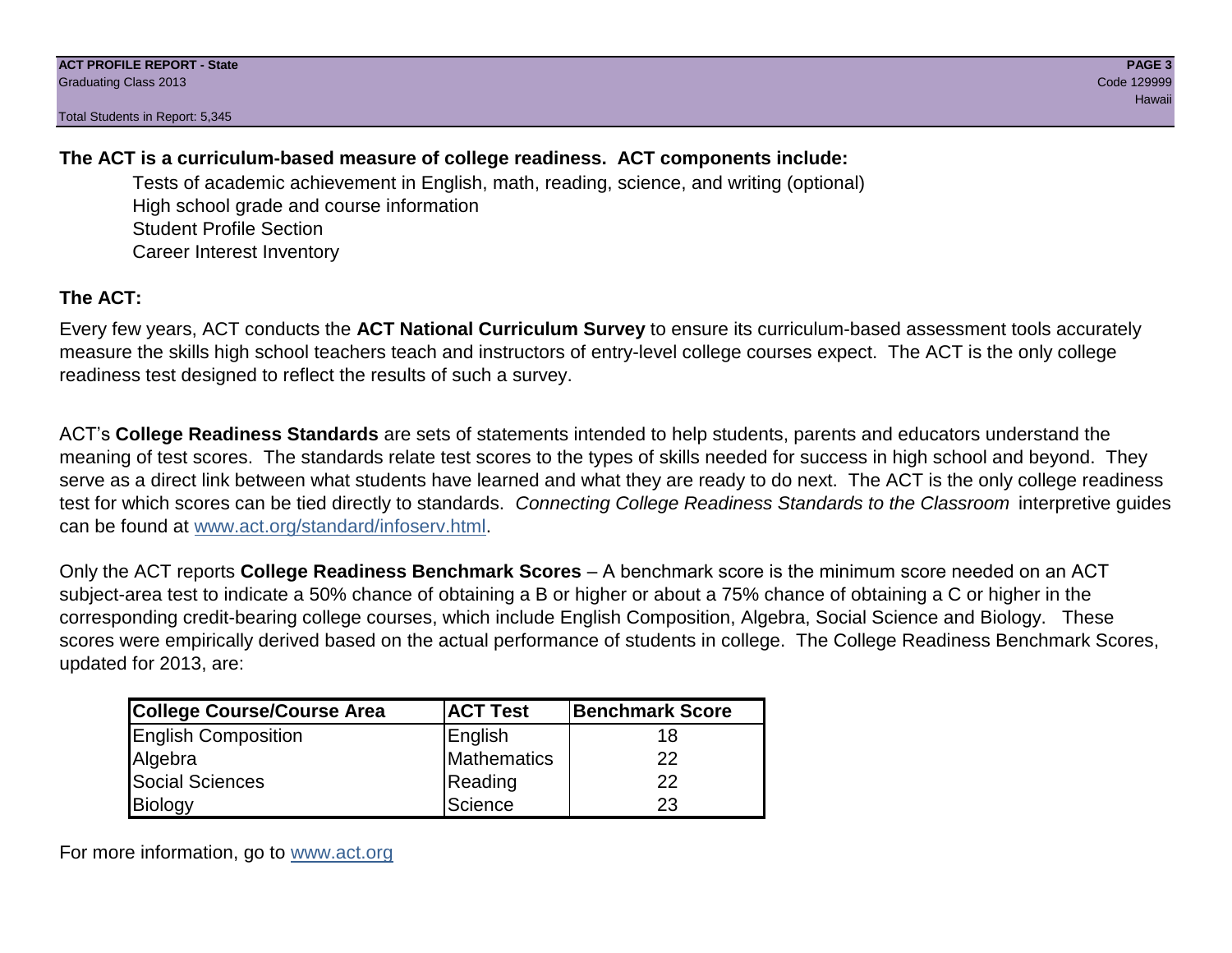# **How to Improve Scores and Increase College Readiness**

21% of your students met all four ACT College Readiness Benchmark Scores (Table 1.1). To improve students' scores and increase the percentage of students identified as college ready, ACT suggests:

PROVIDING ACCESS FOR ALL STUDENTS TO TAKE THE ACT: 5,345 of your students are included in this report (the 'cohort'). Increasing access insures that more students have the opportunity to consider college and allows the reader to use this report to evaluate how well courses and instructional programs are preparing students for college and work.

MAKING CORE CURRICULUM A PRIORITY: Emphasize the need for all students to develop college and work ready skills, regardless of postsecondary aspirations. 70% of the students in the cohort reported taking courses that would be considered 'Core or More' (Table 1.4).

MAKING SURE STUDENTS ARE TAKING THE RIGHT KINDS OF COURSES: Table 3.2 reports 6% of the cohort took less than three years of math courses. Of these students, 4% were college ready. 18% of the cohort reported taking a course sequence of Algebra I, Algebra II, and Geometry. 8% of these students were college ready. In comparison, 55% of the students who took 3 or more years of math beyond Algebra I, Algebra II, and Geometry were college ready. Getting more students ready for Algebra prior to 9th grade will increase the chances that students will be prepared for and take advanced-level math courses.

Similarly, Table 3.2 reports 7% of the cohort took less than three years of natural science courses. 14% of these students were college ready. In comparison, 32% of students who took at least three years of science coursework were college ready.

EVALUATING RIGOR OF COURSES: Table 2.6 reports the percentage of students falling in each of the ACT College Readiness Standards score ranges. For example, approximately 48% of the cohort fall into the lowest three Mathematics score ranges. To increase these students' achievement, identify the standards they should focus on next by accessing ACT's College Readiness Standards at www.act.org/standard.

PLAN GUIDANCE ACTIVITIES BASED ON STUDENTS' CAREER AND COLLEGE ASPIRATIONS: Data in Tables 4.1 and 4.2 enable the reader to determine if aspirations are consistent with academic performance and whether among students with similar aspirations, academic performance is consistent across racial/ethnic groups.

For more information on interpreting data in this report, or to learn how ACT can help your students improve their readiness for college and the workplace, contact ACT Customer Service at 319-337-1309 or customerservices@act.org.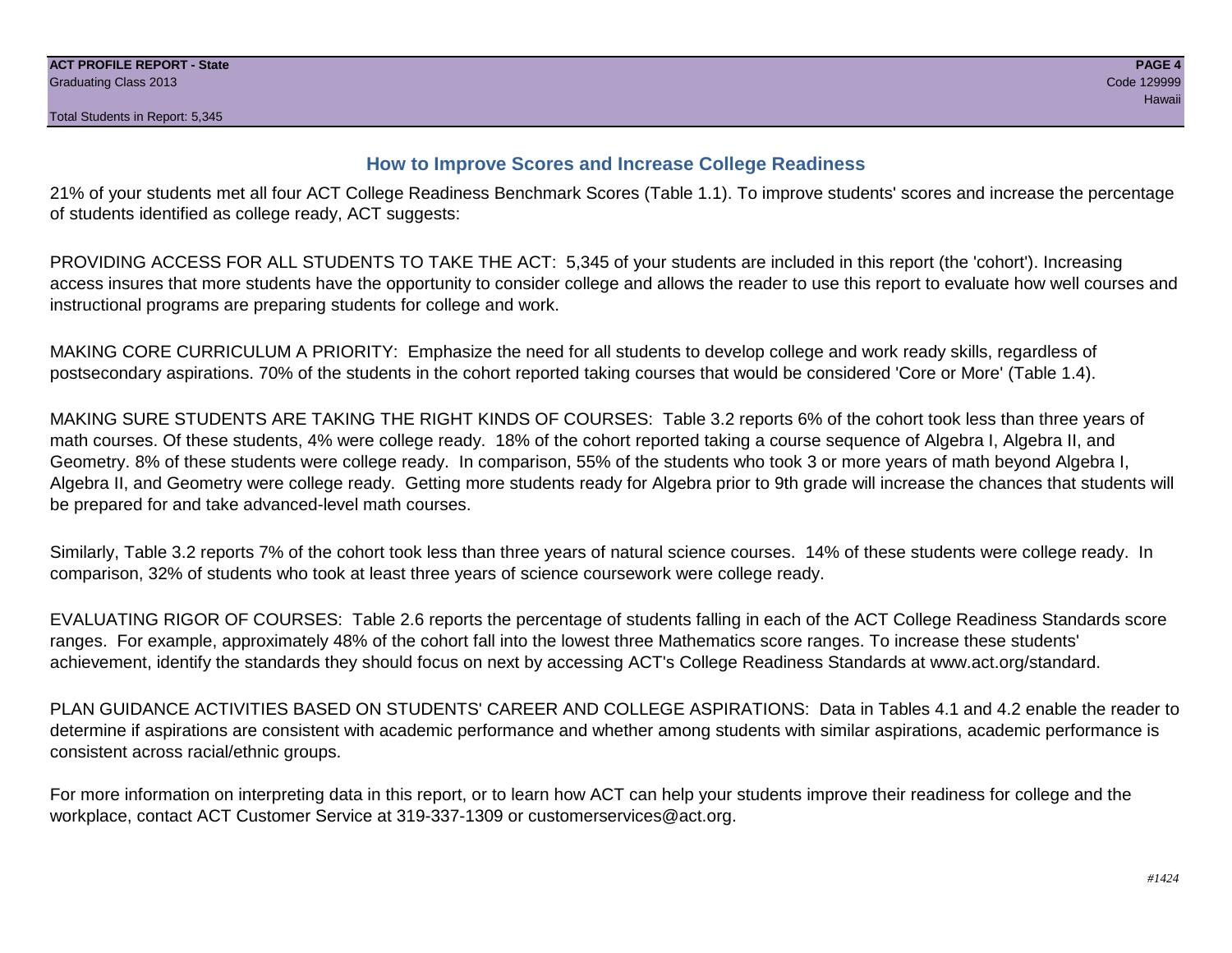**ACT PROFILE REPORT - State: SECTION I, EXECUTIVE SUMMARY PAGE 5** Graduating Class 2013 Code 129999

Total Students in Report: 5,345

# Section I Executive Summary

Beginning with the Graduating Class of 2013, all students whose scores are college reportable, both standard and extended time tests, are now included. Also beginning with the 2013 Graduating Class data, College Readiness Benchmarks for Reading and Science were updated to reflect the most recent college coursework research.

> To find the results of only standard time or extended time test takers, refer to Tables 1.7 and 1.8 on page 10.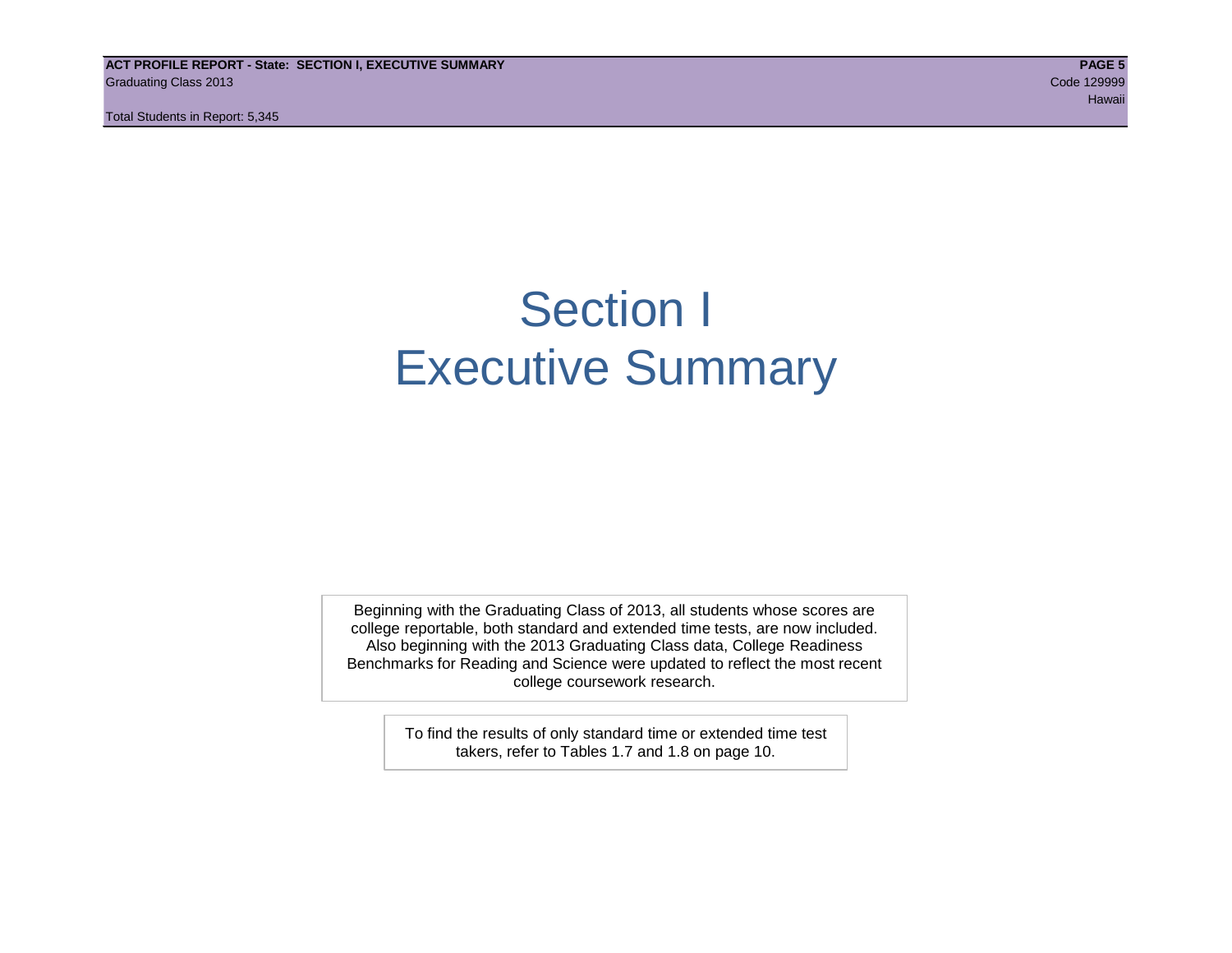#### **ACT PROFILE REPORT - State: SECTION I, EXECUTIVE SUMMARY PAGE 6** Graduating Class 2013 Code 129999

Total Students in Report: 5,345





**A benchmark score is the minimum score needed on an ACT subject-area test to indicate a 50% chance of obtaining a B or higher or about a 75% chance of obtaining a C or higher in the corresponding credit-bearing college course.**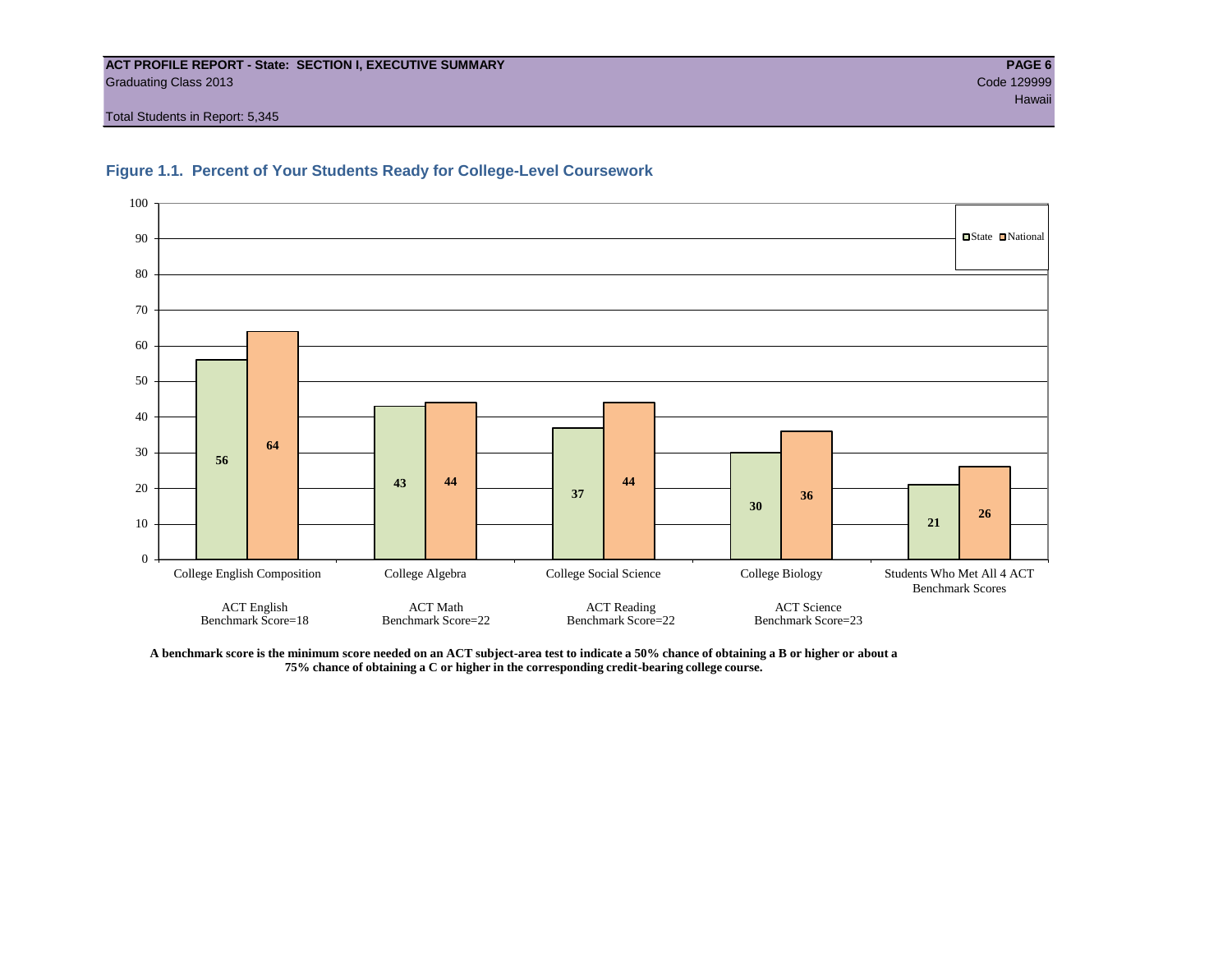#### **ACT PROFILE REPORT - State: SECTION I, EXECUTIVE SUMMARY PAGE 7** Graduating Class 2013 Code 129999

Total Students in Report: 5,345

|      |              | <b>Number of Students</b> |              |                | <b>Percent Who Met Benchmarks</b> |                 |              |          |                |          |                     |          |  |  |
|------|--------------|---------------------------|--------------|----------------|-----------------------------------|-----------------|--------------|----------|----------------|----------|---------------------|----------|--|--|
|      |              | <b>Tested</b>             |              | <b>English</b> | <b>Mathematics</b>                |                 | Reading      |          | <b>Science</b> |          | <b>Met All Four</b> |          |  |  |
| Year | <b>State</b> | <b>National</b>           | <b>State</b> | National       | State                             | <b>National</b> | <b>State</b> | National | <b>State</b>   | National | <b>State</b>        | National |  |  |
| 2009 | 3,115        | ,480,469                  | 69           | 67             | 50                                | 42              | 53           | 53       | 28             | 28       | 24                  | 23       |  |  |
| 2010 | 3,054        | .568.835                  | 70           | 66             | 52                                | 43              | 53           | 52       | 30             | 29       | 25                  | 24       |  |  |
| 2011 | 3,259        | 623,112                   | 68           | 66             | 50                                | 45              | 52           | 52       | 30             | 30       | 25                  | 25       |  |  |
| 2012 | 3,616        | ,666,017                  | 66           | 67             | 51                                | 46              | 52           | 52       | 31             | 31       | 26                  | 25       |  |  |
| 2013 | 5,345        | 1,799,243                 | 56           | 64             | 43                                | 44              | 37           | 44       | 30             | 36       | 21                  | 26       |  |  |

# **Table 1.1. Five Year Trends—Percent of Students Who Met College Readiness Benchmarks**

# **Table 1.2. Five Year Trends—Average ACT Scores**

|      |              | <b>Number of Students</b> |              |                | <b>Average ACT Scores</b> |                 |                |          |                |          |                  |          |  |  |
|------|--------------|---------------------------|--------------|----------------|---------------------------|-----------------|----------------|----------|----------------|----------|------------------|----------|--|--|
|      |              | <b>Tested</b>             |              | <b>English</b> | <b>Mathematics</b>        |                 | <b>Reading</b> |          | <b>Science</b> |          | <b>Composite</b> |          |  |  |
| Year | <b>State</b> | <b>National</b>           | <b>State</b> | National       | State                     | <b>National</b> | <b>State</b>   | National | <b>State</b>   | National | <b>State</b>     | National |  |  |
| 2009 | 3.115        | .480,469                  | 20.9         | 20.6           | 22.1                      | 21.0            | 21.4           | 21.4     | 21.0           | 20.9     | 21.5             | 21.1     |  |  |
| 2010 | 3,054        | .568.835                  | 20.9         | 20.5           | 22.2                      | 21.0            | 21.5           | 21.3     | 21.2           | 20.9     | 21.6             | 21.0     |  |  |
| 2011 | 3,259        | .623,112                  | 20.6         | 20.6           | 21.8                      | 21.1            | 21.3           | 21.3     | 21.1           | 20.9     | 21.3             | 21.1     |  |  |
| 2012 | 3,616        | .666,017                  | 20.5         | 20.5           | 21.9                      | 21.1            | 21.2           | 21.3     | 21.1           | 20.9     | 21.3             | 21.1     |  |  |
| 2013 | 5,345        | ,799,243                  | 19.0         | 20.2           | 20.8                      | 20.9            | 20.0           | 21.1     | 19.9           | 20.7     | 20.1             | 20.9     |  |  |

# **Table 1.3. Five Year Trends—Average ACT Scores Nationwide**

|      | <b>Number of Students</b> |                |                    | <b>Average ACT Scores</b> |                |                  |
|------|---------------------------|----------------|--------------------|---------------------------|----------------|------------------|
| Year | Tested                    | <b>English</b> | <b>Mathematics</b> | Reading                   | <b>Science</b> | <b>Composite</b> |
| 2009 | ,480,469                  | 20.6           | 21.0               | 21.4                      | 20.9           | 21.1             |
| 2010 | ,568,835                  | 20.5           | 21.0               | 21.3                      | 20.9           | 21.0             |
| 2011 | ,623,112                  | 20.6           | 21.1               | 21.3                      | 20.9           | 21.1             |
| 2012 | ,666,017                  | 20.5           | 21.1               | 21.3                      | 20.9           | 21.1             |
| 2013 | ,799,243                  | 20.2           | 20.9               | 21.1                      | 20.7           | 20.9             |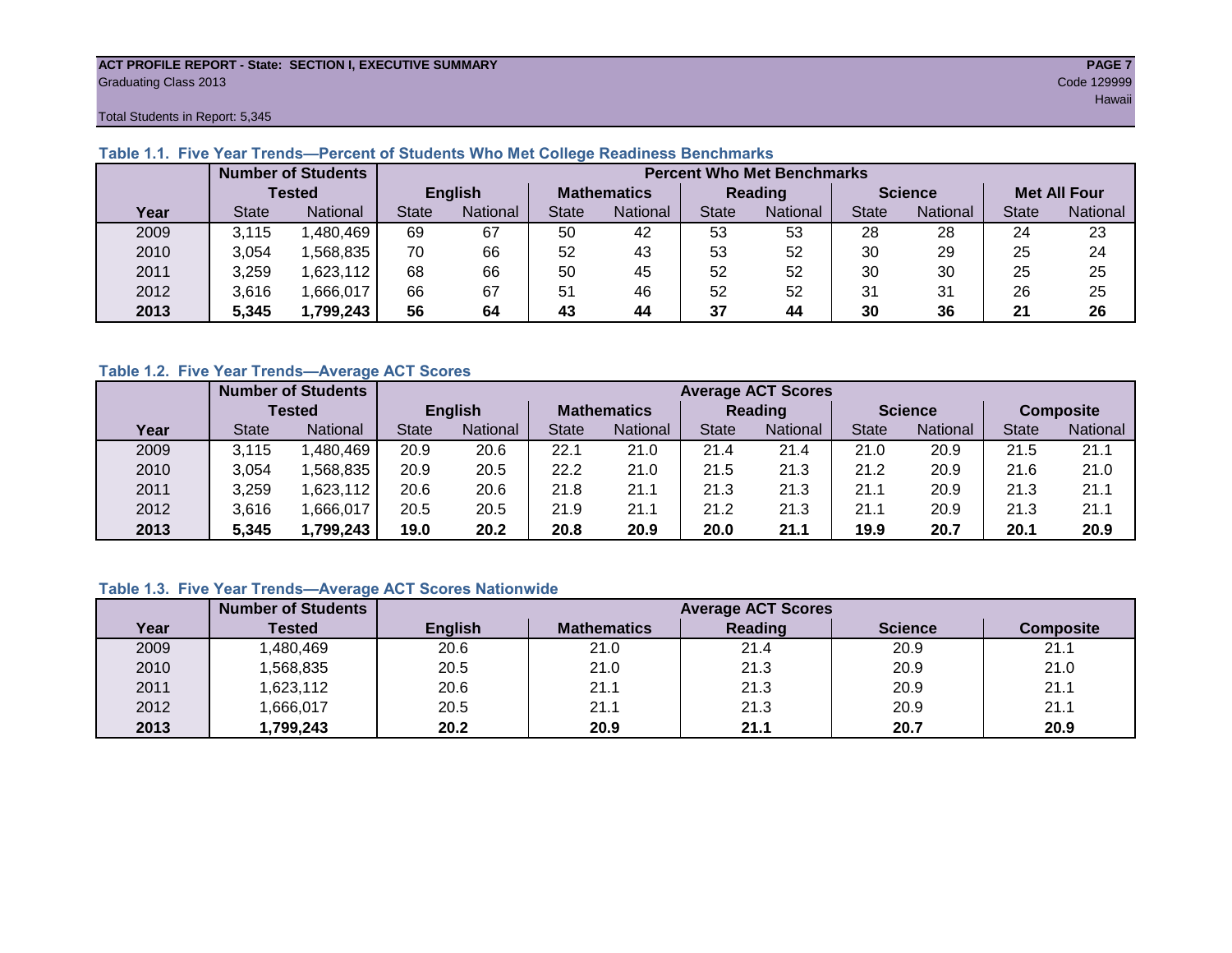#### **ACT PROFILE REPORT - State: SECTION I, EXECUTIVE SUMMARY PAGE 8** Graduating Class 2013 Code 129999

#### Total Students in Report: 5,345

|      |         | <b>Number of Students</b><br>Tested |      | Percent <sup>2</sup> |             | <b>English</b> | <b>Mathematics</b> |           | <b>Reading</b> |           | <b>Science</b> |           | <b>Composite</b> |           |
|------|---------|-------------------------------------|------|----------------------|-------------|----------------|--------------------|-----------|----------------|-----------|----------------|-----------|------------------|-----------|
|      |         |                                     | Core | Less                 |             |                |                    |           |                |           |                |           |                  |           |
|      | Core or | Less than                           | or   | than                 | Core or     | Less than      | Core or            | Less than | Core or        | Less than | Core or        | Less than | Core or          | Less than |
| Year | More    | Core                                | More | Core                 | <b>More</b> | Core           | More               | Core      | More           | Core      | More           | Core      | More             | Core      |
| 2009 | 2,309   | 708                                 | 74   | 23                   | 21.3        | 19.7           | 22.5               | 20.6      | 21.8           | 20.3      | 21.3           | 19.9      | 21.9             | 20.3      |
| 2010 | 2,412   | 624                                 | 79   | 20                   | 21.2        | 19.7           | 22.5               | 21.2      | 21.8           | 20.4      | 21.5           | 20.3      | 21.9             | 20.5      |
| 2011 | 2,559   | 673                                 | 79   | 21                   | 21.0        | 19.4           | 22.1               | 20.9      | 21.6           | 20.2      | 21.3           | 20.2      | 21.6             | 20.3      |
| 2012 | 2,828   | 736                                 | 78   | 20                   | 20.7        | 19.6           | 22.0               | 21.3      | 21.4           | 20.8      | 21.2           | 20.5      | 21.5             | 20.7      |
| 2013 | 3.717   | ,417                                | 70   | 27                   | 20.0        | 17.1           | 21.5               | 19.5      | 20.8           | 18.5      | 20.7           | 18.5      | 20.9             | 18.5      |

# **Table 1.4. Five Year Trends—Average ACT Scores by Level of Preparation**

<sup>1</sup>"Core or More" results correspond to students taking four or more years of English AND three or more years each of math, social studies, and natural science.

 $2$ Percent of all students tested. Numbers will not add up to 100% due to student non-response.

# **Table 1.5. Five Year Trends—Percent and Average Composite Score by Race/Ethnicity**

|                                        | 2009  |      |      | 2010  |               | 2011 |       |     | 2012 |       |     | 2013 |        |     |      |
|----------------------------------------|-------|------|------|-------|---------------|------|-------|-----|------|-------|-----|------|--------|-----|------|
|                                        | N     | $\%$ | Avg  | N     | $\frac{9}{6}$ | Avg  | N     | %   | Avg  | Ν     | %   | Ava  | N      | %   | Avg  |
| <b>All Students</b>                    | 3.115 | 100  | 21.5 | 3.054 | 100           | 21.6 | 3,259 | 100 | 21.3 | 3,616 | 100 | 21.3 | 5.345  | 100 | 20.1 |
| Black/African American                 | 72    |      | 18.2 | 62    | 2             | 18.7 | 57    | ົ   | 18.1 | 55    | ⌒   | 18.7 | 82     |     | 17.7 |
| American Indian/Alaska Native          | 12    |      | 21.1 | 9     | 0             | 21.0 |       | 0   | 21.6 | ົ     |     | 23.5 | 10     | 0   | 17.0 |
| White                                  | 416   | 13   | 23.1 | 403   | 13            | 23.3 | 427   | 13  | 23.3 | 397   |     | 23.4 | 462    | 9   | 22.3 |
| Hispanic/Latino                        | 77    |      | 20.7 | 62    | 2             | 19.8 | 199   | 6   | 20.6 | 338   | 9   | 20.7 | 583    | 11  | 18.9 |
| Asian                                  | ,955  | 63   | 21.4 | .950  | 64            | 21.5 | 1,491 | 46  | 21.5 | ,406  | 39  | 21.8 | 2,072  | 39  | 20.6 |
| Native Hawaiian/Other Pacific Islander |       |      |      | 0     | 0             |      | 278   | 9   | 18.0 | 413   |     | 18.1 | 496    | 9   | 17.2 |
| Two or more races                      | 277   |      | 22.2 | 308   | 10            | 22.4 | 651   | 20  | 21.9 | 855   | 24  | 21.4 | 362, ا | 25  | 20.4 |
| Prefer not to respond/No response      | 306   | 10   | 19.9 | 260   | 9             | 19.5 | 149   | 5   | 19.6 | 150   | 4   | 21.0 | 278    |     | 19.4 |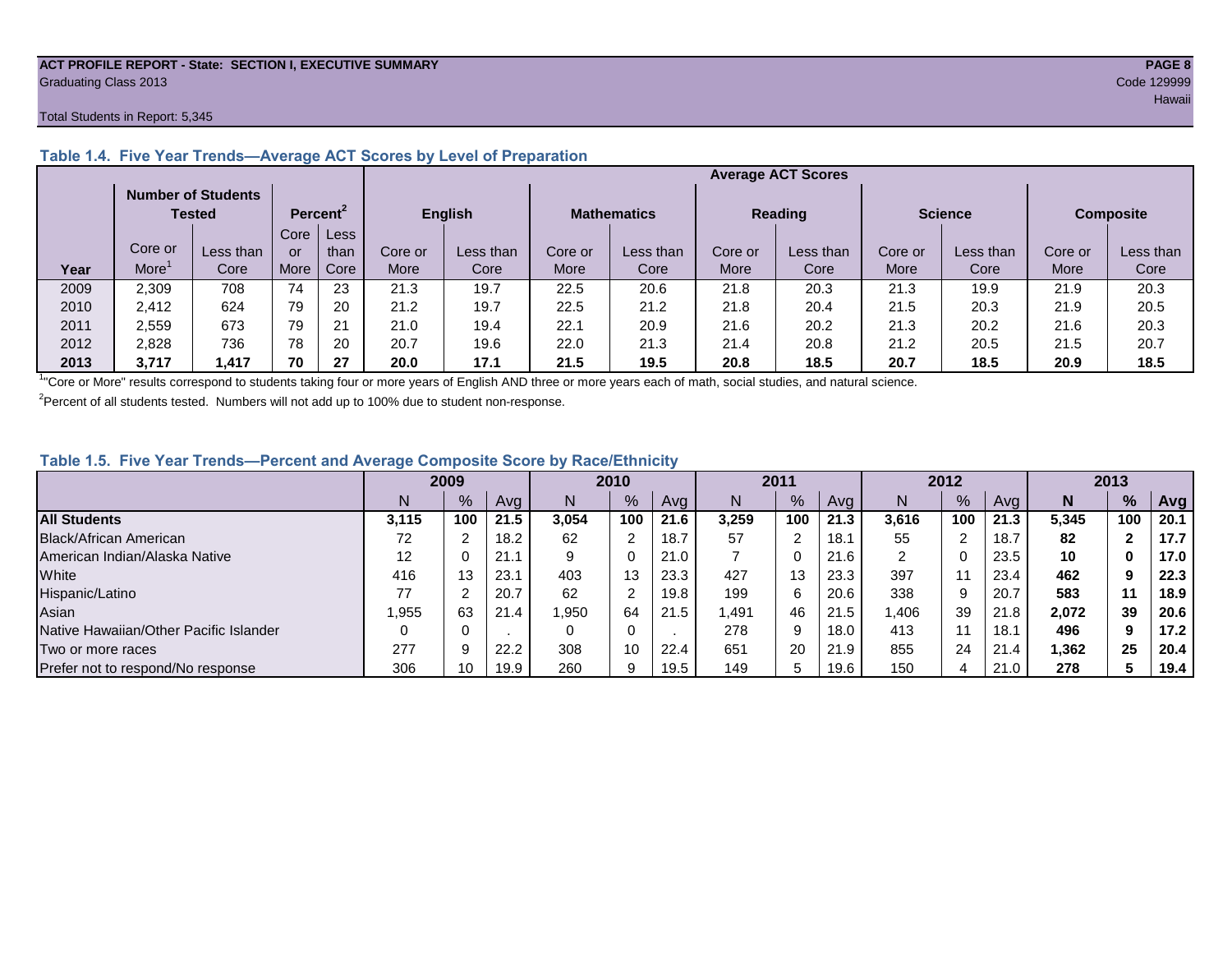#### **ACT PROFILE REPORT - State: SECTION I, EXECUTIVE SUMMARY PAGE 9 Graduating Class 2013** Code 129999

### Total Students in Report: 5,345

# **Table 1.6. Percent of Students in College Readiness Standards Score Ranges**

| <b>CRS</b>    | <b>English</b>      | <b>Mathematics</b>                    | <b>Reading</b>      | <b>Science</b>        |
|---------------|---------------------|---------------------------------------|---------------------|-----------------------|
| Range         | (Benchmark = $18$ ) | (Benchmark = $22$ )                   | (Benchmark = $22$ ) | $(Benchmark = 23)$    |
|               | 100%                | 100%                                  | 100%                | 100%                  |
| $1 - 12$      | 50%<br>17%<br>13%   | 50%<br>$1\%$<br>$1\%$                 | 50%<br>11%<br>8%    | 50%<br>$9\%$<br>$7\%$ |
|               | $0\%$               | $0\%$                                 | $0\%$               | 0%                    |
| $13 - 15$     | 100%                | 100%                                  | 100%                | 100%                  |
|               | 50%<br>15%<br>13%   | 50%<br>15%<br>14%                     | 50%<br>16%<br>13%   | 50%<br>12%<br>10%     |
|               | $0\%$               | 0%                                    | $0\%$               | $0\%$                 |
|               | 100%                | 100%                                  | 100%                | 100%                  |
| $16 - 19$     | 50%<br>19%<br>18%   | 32%<br>33%<br>50%                     | 50%<br>22%<br>21%   | 25%<br>50%<br>23%     |
|               | $0\%$               | 0%                                    | $0\%$               | $0\%$                 |
|               | 100%                | 100%                                  | 100%                | 100%                  |
| $20 - 23$     | 50%<br>24%<br>25%   | 50%<br>20%<br>19%                     | 50%<br>24%<br>23%   | 29%<br>30%<br>50%     |
|               | $0\%$               | 0%                                    | $0\%$               | $0\%$                 |
|               | 100%                | 100%                                  | 100%                | 100%                  |
| 24-27         | 50%<br>16%<br>13%   | 50%<br>21%<br>19%                     | 50%<br>14%<br>15%   | 50%<br>20%<br>18%     |
|               | $0\%$               | 0%                                    | $0\%$               | 0%                    |
|               | 100%                | 100%                                  | 100%                | 100%                  |
| 28-32         | 50%<br>10%<br>8%    | 50%<br>$9%$<br>$9\%$                  | 50%<br>13%<br>10%   | 50%<br>$8\%$<br>6%    |
|               | $0\%$               | 0%                                    | $0\%$               | $0\%$                 |
|               | 100%                | 100%                                  | 100%                | 100%                  |
| 33-36         | 50%                 | 50%                                   | 50%                 | 50%                   |
|               | 5%<br>3%<br>$0\%$   | $3%$<br>$3%$<br>0%                    | 5%<br>4%<br>$0\%$   | 1%<br>2%<br>$0\%$     |
|               | 100%                | 100%                                  | 100%                | 100%                  |
| % At or Above | 64%<br>56%          | 44%<br>43%                            | 44%                 |                       |
| Benchmark     | 50%                 | 50%                                   | 37%<br>50%          | 36%<br>50%<br>30%     |
|               | $0\%$               | 0%                                    | $0\%$               | $0\%$                 |
|               |                     | $=$ State<br><b>Contract Contract</b> | $=$ National        |                       |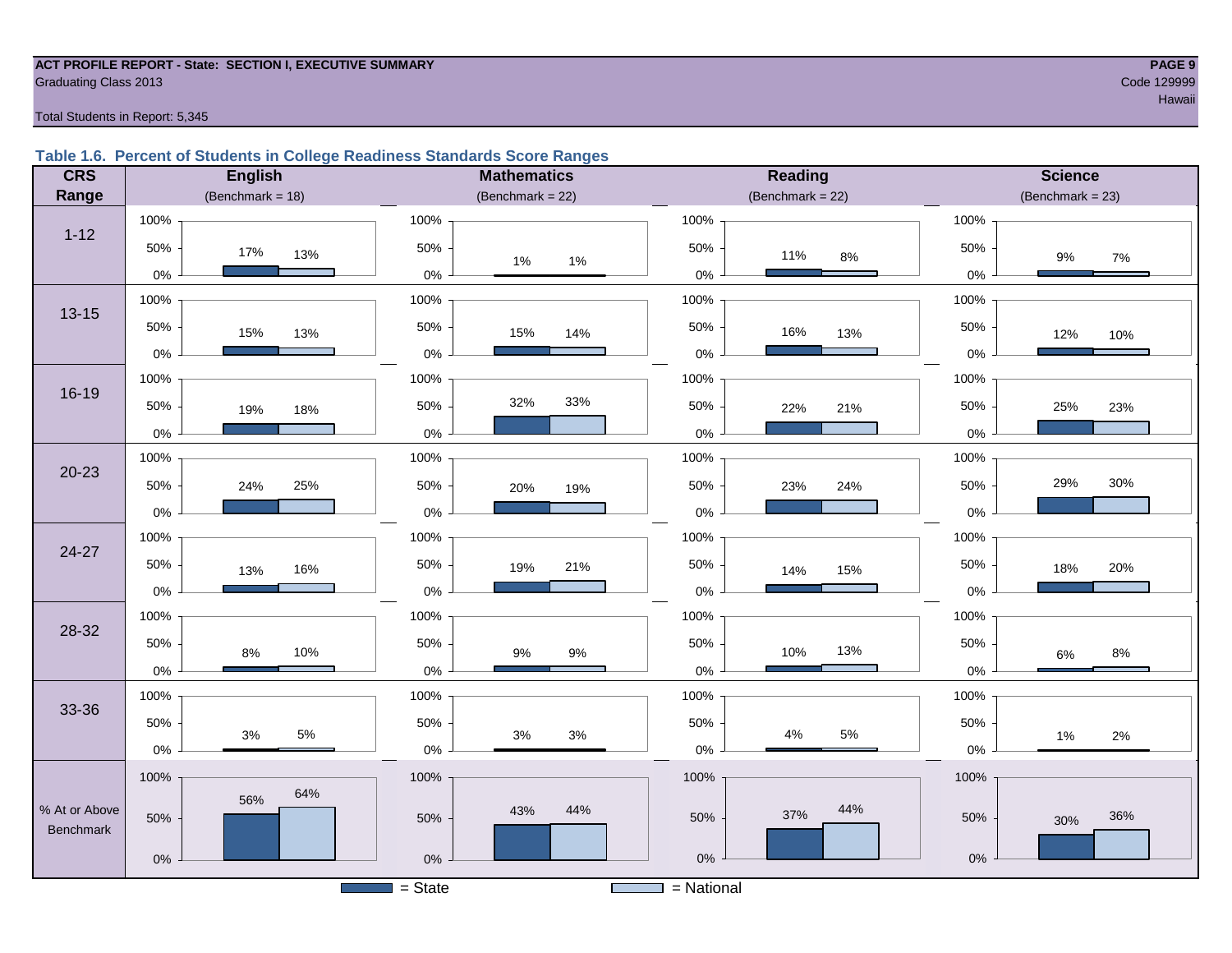#### **ACT PROFILE REPORT- State: SECTION II, ACADEMIC ACHIEVEMENT PAGE 10** Graduating Class 2013 Code 129999

Total Students in Report: 5,345

| <b>Student Group</b> | <b>Test Session</b>  |          |         | <b>Average ACT Scores</b> |             |         |         |           |  |  |  |  |  |
|----------------------|----------------------|----------|---------|---------------------------|-------------|---------|---------|-----------|--|--|--|--|--|
|                      | <b>Duration</b>      | N        | Percent | English                   | Mathematics | Reading | Science | Composite |  |  |  |  |  |
|                      | <b>Standard Time</b> | 5,278    | 99      | 19.0                      | 20.8        | 20.0    | 20.0    | 20.1      |  |  |  |  |  |
| <b>State</b>         | <b>Extended Time</b> | 67       |         | 17.0                      | 19.2        | 19.6    | 18.9    | 18.8      |  |  |  |  |  |
|                      | Total                | 5.345    | 100     | 19.0                      | 20.8        | 20.0    | 19.9    | 20.1      |  |  |  |  |  |
|                      | <b>Standard Time</b> | ,727,041 | 96      | 20.4                      | 21.0        | 21.3    | 20.9    | 21.0      |  |  |  |  |  |
| <b>National</b>      | <b>Extended Time</b> | 72,202   | 4       | 15.9                      | 17.7        | 18.1    | 17.9    | 17.5      |  |  |  |  |  |
|                      | Total                | ,799,243 | 100     | 20.2                      | 20.9        | 21.1    | 20.7    | 20.9      |  |  |  |  |  |

# **Table 1.7. Average ACT College Reportable Scores by Test Session Duration**

# **Table 1.8. Percent of Students Who Met College Readiness Benchmark Scores by Test Session Duration**

| <b>Student Group</b> | <b>Test Session</b>  |         |             | <b>Percent of Students</b> |         | Met      |
|----------------------|----------------------|---------|-------------|----------------------------|---------|----------|
|                      | <b>Duration</b>      | English | Mathematics | Reading                    | Science | All Four |
|                      | <b>Standard Time</b> | 57      | 43          | 37                         | 30      | 21       |
| <b>State</b>         | <b>Extended Time</b> | 43      | 28          | 40                         | 31      | 25       |
|                      | Total                | 56      | 43          | 37                         | 30      | 21       |
|                      | <b>Standard Time</b> | 65      | 45          | 45                         | 37      | 27       |
| <b>National</b>      | <b>Extended Time</b> | 35      | 20          | 28                         | 20      | 13       |
|                      | Total                | 64      | 44          | 44                         | 36      | 26       |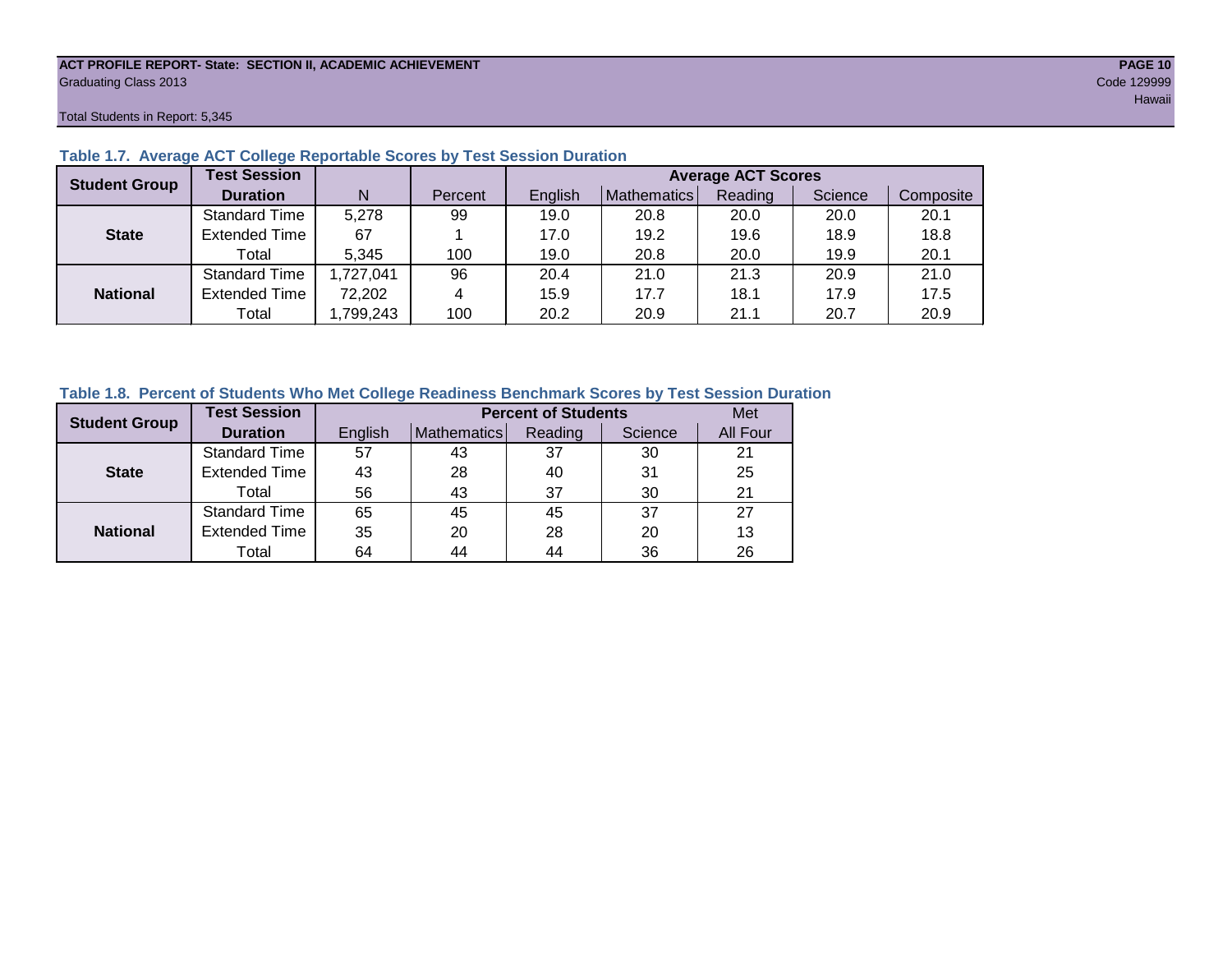Total Students in Report: 5,345

# Section II Academic Achievement

Beginning with the Graduating Class of 2013, all students whose scores are college reportable, both standard and extended time tests, are now included. Also beginning with the 2013 Graduating Class data, College Readiness Benchmarks for Reading and Science were updated to reflect the most recent college coursework research.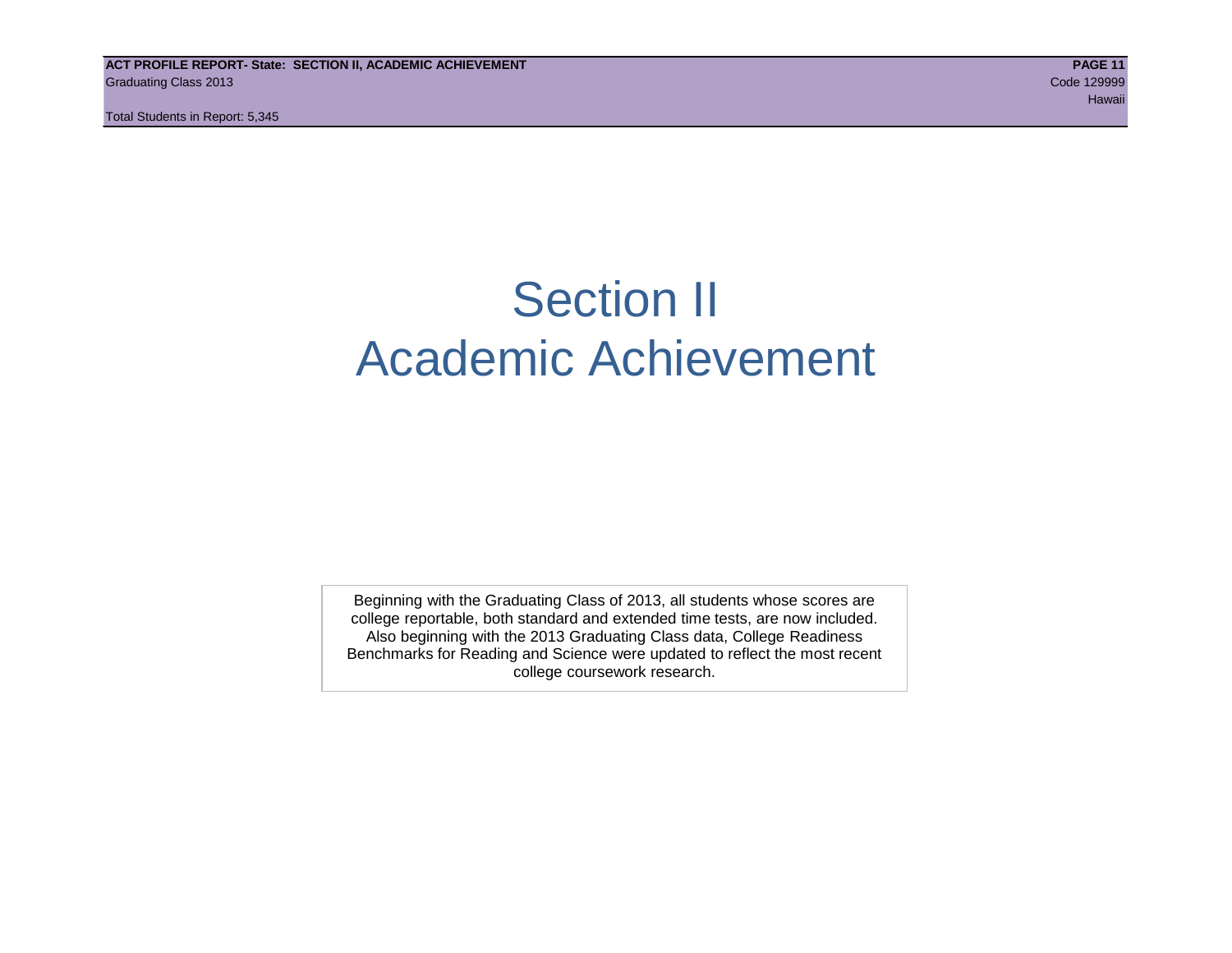#### **ACT PROFILE REPORT- State: SECTION II, ACADEMIC ACHIEVEMENT PAGE 12** er Code 129999 Code 129999 Code 129999 Code 129999 Code 129999 Code 129999 Code 129999 Code 129999 Code 129999 Code 129999 Code 129999 Code 129999 Code 129999 Code 129999 Code 129999 Code 129999 Code 129999 Code 129999 Cod

Total Students in Report: 5,345

|  | Table 2.1. ACT Score Distributions, Cumulative Percentages (CP <sup>1</sup> ), and Score Averages |  |  |  |
|--|---------------------------------------------------------------------------------------------------|--|--|--|
|  |                                                                                                   |  |  |  |

| <b>ACT Scale</b> |             | <b>English</b> |                | <b>Mathematics</b> |                         | Reading        |             | <b>Science</b>   |              | <b>Composite</b><br><b>ACT Scale</b> |                 |
|------------------|-------------|----------------|----------------|--------------------|-------------------------|----------------|-------------|------------------|--------------|--------------------------------------|-----------------|
| <b>Score</b>     | N           | $\mathsf{CP}$  | $\mathsf{N}$   | CP                 | ${\sf N}$               | $\mathsf{CP}$  | ${\sf N}$   | CP               | N            | $\mathsf{CP}$                        | <b>Score</b>    |
| 36               | 9           | 100            | 34             | 100                | $\overline{29}$         | 100            | 13          | 100              | $\mathbf{1}$ | 100                                  | $\overline{36}$ |
| 35               | 23          | 100            | 29             | 99                 | 21                      | 99             | 25          | 100              | $10$         | 100                                  | 35              |
| 34               | 53          | 99             | 74             | 99                 | 74                      | 99             | 20          | 99               | 28           | 100                                  | 34              |
| 33               | 66          | 98             | 34             | 97                 | 69                      | 98             | 11          | 99               | 37           | 99                                   | 33              |
| 32               | 56          | 97             | 47             | $97\,$             | 81                      | 96             | 48          | 99               | 53           | 99                                   | 32              |
| 31               | 60          | 96             | 53             | 96                 | 138                     | 95             | 55          | 98               | $70\,$       | 98                                   | 31              |
| 30               | 69          | 95             | 92             | 95                 | 106                     | 92             | 60          | 97               | 82           | 96                                   | 30              |
| 29               | 95          | 94             | 105            | 93                 | 103                     | 90             | 56          | 96               | 99           | 95                                   | 29              |
| 28               | 126         | 92             | 166            | 91                 | 130                     | 88             | 95          | 95               | 124          | 93                                   | 28              |
| 27               | 100         | $90\,$         | 206            | 88                 | 139                     | 86             | 148         | 93               | 164          | 91                                   | $27\,$          |
| 26               | 168         | 88             | 283            | 84                 | 144                     | 83             | 152         | 90               | 191          | 88                                   | 26              |
| 25               | 207         | 85             | 285            | 79                 | 155                     | 81             | 287         | 87               | 238          | 84                                   | 25              |
| 24               | 242         | 81             | 258            | 74                 | 302                     | 78             | 363         | 82               | 281          | 79                                   | 24              |
| 23               | 256         | 76             | 319            | 69                 | 221                     | 72             | 272         | 75               | 344          | 74                                   | 23              |
| 22               | 318         | $71$           | 292            | 63                 | 275                     | 68             | 411         | $70\,$           | 331          | 68                                   | 22              |
| 21               | 336         | 65             | 234            | 57                 | 400                     | 63             | 475         | 62               | 328          | 62                                   | 21              |
| 20               | 384         | 59             | 250            | 53                 | 331                     | 55             | 411         | 53               | 373          | 55                                   | $20\,$          |
| 19               | 260         | 52             | 318            | 48                 | 298                     | 49             | 423         | 46               | 366          | 48                                   | 19              |
| 18               | 191         | 47             | 307            | 42                 | 285                     | 44             | 382         | 38               | 359          | 42                                   | 18              |
| 17               | 261         | 44             | 523            | 37                 | 312                     | 38             | 230         | 31               | 345          | 35                                   | 17              |
| 16               | 327         | 39             | 579            | 27                 | 275                     | 32             | 308         | 26               | 327          | 28                                   | 16              |
| 15               | 330         | 33             | 464            | $16\,$             | 308                     | 27             | 229         | 21               | 297          | 22                                   | 15              |
| 14               | 272         | 26             | 235            | $\overline{7}$     | 274                     | 21             | 192         | 16               | 310          | 17                                   | 14              |
| 13               | 209         | 21             | 107            | $\mathsf 3$        | 271                     | 16             | 194         | 13               | 249          | 11                                   | 13              |
| 12               | 192         | 17             | $30\,$         | $\overline{1}$     | 251                     | 11             | 148         | $\boldsymbol{9}$ | 215          | 6                                    | 12              |
| 11               | 217         | 14             | 15             |                    | 180                     | $\overline{7}$ | 180         | 6                | 89           | 2                                    | 11              |
| 10               | 201         | 10             | 3              |                    | 87                      | 3              | 69          | 3                | 24           | 1                                    | 10              |
| 9                | 108         | 6              | $\Omega$       |                    | 43                      | $\overline{2}$ | 40          | $\overline{2}$   | 5            |                                      | 9               |
| 8                | 124         | 4              | $\overline{2}$ |                    | 19                      |                | 28          |                  | 4            |                                      | 8               |
| $\overline{7}$   | 60          | 2              | $\mathbf 0$    |                    | 15                      |                | 10          |                  |              |                                      | $\overline{7}$  |
| $6\phantom{1}$   | 13          |                | $\Omega$       |                    | $\overline{\mathbf{4}}$ |                | 5           |                  | $\Omega$     |                                      | $6\phantom{.}$  |
| 5                | 11          |                | 0              |                    | 1                       |                | $\mathbf 0$ |                  | 0            |                                      | 5               |
| 4                | 1           |                | 1              |                    | 3                       |                |             |                  | $\Omega$     |                                      | 4               |
| 3                | $\mathbf 0$ |                | $\mathbf 0$    |                    | $\mathbf 0$             |                | 1           |                  | $\Omega$     |                                      | 3               |
| $\overline{2}$   | 0           |                | 0              |                    |                         |                | 0           | 1                | $\Omega$     |                                      | $\overline{2}$  |
|                  | $\Omega$    | $\mathbf{1}$   | $\Omega$       |                    | $\Omega$                |                | 3           |                  | $\Omega$     |                                      |                 |
| Avg (SD)         |             | 19.0(6.4)      |                | 20.8(5.4)          |                         | 20.0(6.3)      |             | 19.9(5.3)        |              | 20.1(5.3)                            | Avg (SD)        |

<sup>1</sup>CP is the cumulative percent of students at or below a score point.

Note: Shaded portions of columns identify the students who met/exceeded the ACT College Readiness Benchmark Scores.

Hawaii iyo kale katika maalaa ka maalaa lagu saaraa lagu saaraa lagu saaraa lagu saaraa lagu saaraa Hawaii iyo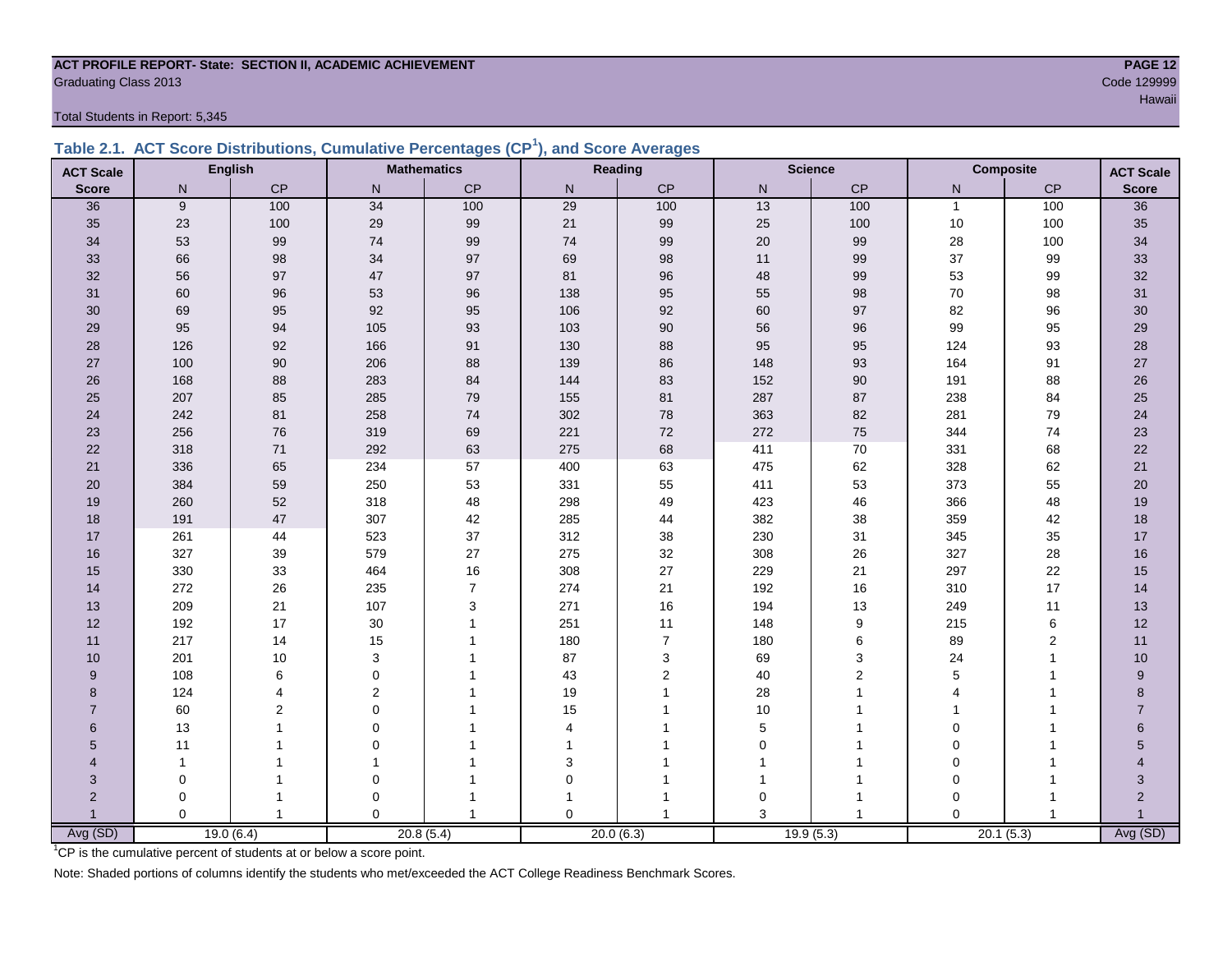#### **ACT PROFILE REPORT- State: SECTION II, ACADEMIC ACHIEVEMENT PAGE 13** Graduating Class 2013 Code 129999

#### Total Students in Report: 5,345

|                  |                         | <b>English</b> |                          |                |                        |           | Reading                |           | <b>Mathematics</b>    |           |                            |                |                        |                |                  |
|------------------|-------------------------|----------------|--------------------------|----------------|------------------------|-----------|------------------------|-----------|-----------------------|-----------|----------------------------|----------------|------------------------|----------------|------------------|
|                  |                         |                |                          |                | <b>Social Studies/</b> |           |                        |           | <b>Pre/Elementary</b> |           | <b>Algebra/ Coordinate</b> |                | <b>Plane Geometry/</b> |                |                  |
| <b>ACT Scale</b> | <b>Usage/ Mechanics</b> |                | <b>Rhetorical Skills</b> |                | <b>Sciences</b>        |           | <b>Arts/Literature</b> |           | Algebra               |           | <b>Geometry</b>            |                | <b>Trigonometry</b>    |                | <b>ACT Scale</b> |
| <b>Score</b>     | N <sub>1</sub>          | <b>CP</b>      | N                        | CP             | N                      | <b>CP</b> | N                      | <b>CP</b> | N                     | <b>CP</b> | N.                         | <b>CP</b>      | N <sub>1</sub>         | CP             | <b>Score</b>     |
| 18               | 105                     | 100            | 39                       | 100            | 90                     | 100       | 156                    | 100       | 193                   | 100       | 55                         | 100            | 66                     | 100            | 18               |
| 17               | 184                     | 98             | 43                       | 99             | 192                    | 98        | 215                    | 97        | 237                   | 96        | 75                         | 99             | 21                     | 99             | 17               |
| 16               | 192                     | 95             | 181                      | 98             | 211                    | 95        | 237                    | 93        | 225                   | 92        | 125                        | 98             | 195                    | 98             | 16               |
| 15               | 173                     | 91             | 248                      | 95             | 203                    | 91        | 298                    | 89        | 303                   | 88        | 252                        | 95             | 286                    | 95             | 15               |
| 14               | 213                     | 88             | 284                      | 90             | 239                    | 87        | 299                    | 83        | 323                   | 82        | 396                        | 91             | 346                    | 89             | 14               |
| 13               | 284                     | 84             | 382                      | 85             | 426                    | 83        | 315                    | 77        | 460                   | 76        | 530                        | 83             | 422                    | 83             | 13               |
| 12               | 323                     | 78             | 512                      | 78             | 549                    | 75        | 388                    | 72        | 449                   | 67        | 536                        | 73             | 624                    | 75             | 12               |
| 11               | 495                     | 72             | 527                      | 68             | 458                    | 64        | 537                    | 64        | 486                   | 59        | 632                        | 63             | 584                    | 63             | 11               |
| 10               | 534                     | 63             | 493                      | 59             | 473                    | 56        | 450                    | 54        | 513                   | 50        | 846                        | 51             | 509                    | 52             | 10               |
| 9                | 572                     | 53             | 637                      | 49             | 527                    | 47        | 374                    | 46        | 350                   | 40        | 498                        | 36             | 859                    | 43             | 9                |
| 8                | 426                     | 42             | 537                      | 37             | 555                    | 37        | 607                    | 39        | 515                   | 34        | 606                        | 26             | 517                    | 27             | 8                |
|                  | 502                     | 34             | 445                      | 27             | 531                    | 27        | 363                    | 27        | 699                   | 24        | 278                        | 15             | 400                    | 17             | $\overline{7}$   |
| 6                | 372                     | 25             | 320                      | 19             | 322                    | 17        | 399                    | 21        | 356                   | 11        | 248                        | 10             | 205                    | 10             | 6                |
| 5                | 364                     | 18             | 344                      | 13             | 329                    | 11        | 368                    | 13        | 160                   | 4         | 33                         | 5              | 82                     | 6              | 5                |
| 4                | 320                     | 11             | 224                      | $\overline{7}$ | 120                    | 4         | 216                    | 6         | 49                    | 1         | 141                        | 4              | 135                    | 4              | 4                |
| 3                | 187                     | 5              | 104                      | 2              | 73                     | 2         | 84                     | 2         | 21                    | 1         | 68                         | $\overline{2}$ | 24                     | $\overline{2}$ | $\overline{3}$   |
| $\overline{2}$   | 88                      | 2              | 19                       |                | 40                     | 1         | 39                     | 4         | 6                     | ۸         | 4                          | 1              | 45                     | и              | $\overline{2}$   |
|                  | 11                      |                | 6                        |                | $\overline{7}$         |           | $\Omega$               | 4         | $\Omega$              | Ŀ,        | 25                         | 1              | 25                     | 4              |                  |
| Avg (SD)         | 9.4(3.9)                |                | 9.7(3.4)                 |                | 10.1(3.6)              |           | 10.2(3.9)              |           | 10.7(3.6)             |           | 10.5(3.1)                  |                | 10.4(3.2)              |                | Avg (SD)         |

# **Table 2.2. ACT Subscore Distributions, Cumulative Percentages (CP<sup>1</sup> ), and Subscore Averages**

 $1$ <sup>T</sup>CP is the cumulative percent of students at or below a score point.

#### **Table 2.3. ACT Score Quartile Values**

| <b>Quartile</b>      | Enalish | <b>Mathematics</b> | Reading      | <b>Science</b> | Composite |
|----------------------|---------|--------------------|--------------|----------------|-----------|
| Q3 (75th Percentile) | 23      | 25                 | n,<br>-4     | nn<br>د∠       | 24        |
| Q2 (50th Percentile) | 19      | 20                 | $\sim$<br>ZU | 20             | 20        |
| Q1 (25th Percentile) |         |                    |              | 16             | 16        |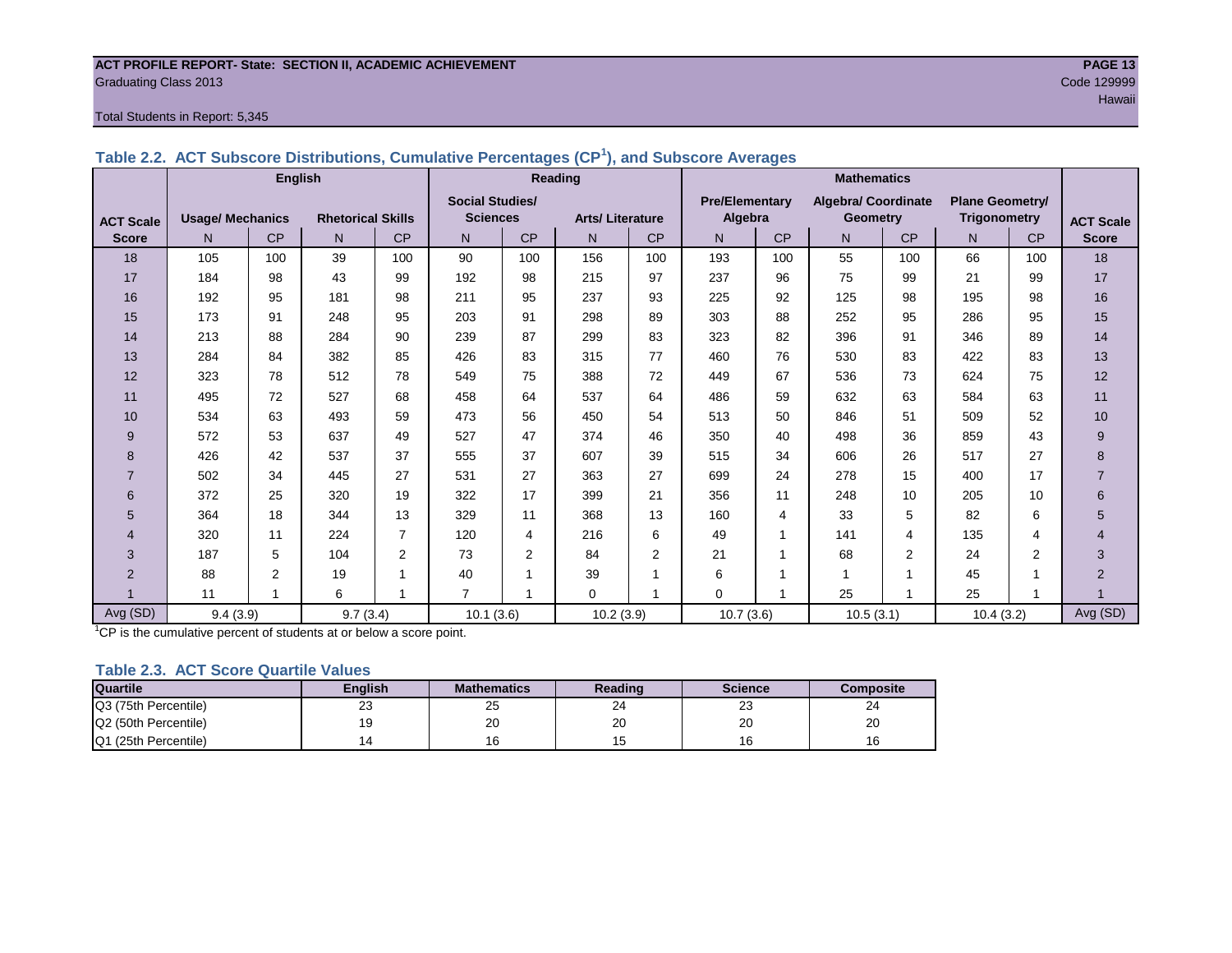Total Students in Report: 5,345

### **Table 2.4. Average ACT Composite Scores for Race/Ethnicity by Level of Preparation**

| <b>Student</b>  |                                 | <b>Number of Students</b> | <b>Percent Taking</b>     |                     | <b>Average ACT Composite Score</b> |
|-----------------|---------------------------------|---------------------------|---------------------------|---------------------|------------------------------------|
| Group           | <b>Race/Ethnicity</b>           | <b>Tested</b>             | Core or More <sup>1</sup> | <b>Core or More</b> | <b>Less Than Core</b>              |
|                 | <b>All Students</b>             | 5,345                     | 70                        | 20.9                | 18.5                               |
|                 | Black/African American          | 82                        | 65                        | 18.8                | 16.2                               |
|                 | American Indian/Alaska Native   | 10                        | 60                        | 17.8                | 16.7                               |
|                 | <b>I</b> White                  | 462                       | 70                        | 22.6                | 22.0                               |
| <b>State</b>    | Hispanic/Latino                 | 583                       | 66                        | 20.0                | 16.9                               |
|                 | Asian                           | 2,072                     | 72                        | 21.2                | 19.1                               |
|                 | Native Hawaiian/Other Pac. Isl. | 496                       | 64                        | 18.1                | 15.9                               |
|                 | I Two or more races             | 1,362                     | 72                        | 21.1                | 18.9                               |
|                 | Prefer not/No Response          | 278                       | 58                        | 21.1                | 17.2                               |
|                 | <b>All Students</b>             | 1,799,243                 | 74                        | 21.7                | 18.7                               |
|                 | Black/African American          | 239,598                   | 69                        | 17.5                | 15.6                               |
|                 | American Indian/Alaska Native   | 14,217                    | 62                        | 19.1                | 16.5                               |
|                 | White                           | 1,034,712                 | 76                        | 22.9                | 20.0                               |
| <b>National</b> | Hispanic/Latino                 | 259,741                   | 72                        | 19.5                | 17.2                               |
|                 | Asian                           | 71,677                    | 81                        | 24.1                | 21.5                               |
|                 | Native Hawaiian/Other Pac. Isl. | 4,772                     | 71                        | 20.5                | 17.5                               |
|                 | I Two or more races             | 64,221                    | 74                        | 21.9                | 19.2                               |
|                 | Prefer not/No Response          | 110,305                   | 58                        | 22.4                | 18.4                               |

<sup>1</sup>"Core or More" results correspond to students taking four or more years of English AND three or more years each of math, social studies, and natural science.

#### **Table 2.5. Average ACT Scores by Race/Ethnicity**

| <b>Student</b>  |                                 |                |                    |                |                |                  |
|-----------------|---------------------------------|----------------|--------------------|----------------|----------------|------------------|
| <b>Group</b>    | <b>Race/Ethnicity</b>           | <b>English</b> | <b>Mathematics</b> | <b>Reading</b> | <b>Science</b> | <b>Composite</b> |
|                 | <b>All Students</b>             | 19.0           | 20.8               | 20.0           | 19.9           | 20.1             |
|                 | Black/African American          | 16.4           | 18.2               | 18.1           | 17.4           | 17.7             |
|                 | American Indian/Alaska Native   | 16.6           | 16.5               | 16.8           | 17.6           | 17.0             |
|                 | White                           | 22.0           | 21.6               | 23.4           | 21.7           | 22.3             |
| <b>State</b>    | Hispanic/Latino                 | 17.9           | 19.3               | 19.1           | 18.9           | 18.9             |
|                 | Asian                           | 19.4           | 21.9               | 20.0           | 20.5           | 20.6             |
|                 | Native Hawaiian/Other Pac. Isl. | 15.7           | 18.1               | 17.4           | 17.2           | 17.2             |
|                 | Two or more races               | 19.5           | 20.9               | 20.6           | 20.3           | 20.4             |
|                 | Prefer not/No Response          | 17.9           | 20.3               | 19.5           | 19.5           | 19.4             |
|                 | <b>All Students</b>             | 20.2           | 20.9               | 21.1           | 20.7           | 20.9             |
|                 | Black/African American          | 15.7           | 17.2               | 17.0           | 16.9           | 16.9             |
|                 | American Indian/Alaska Native   | 16.6           | 18.2               | 18.3           | 18.3           | 18.0             |
|                 | White                           | 21.8           | 21.9               | 22.6           | 22.0           | 22.2             |
| <b>National</b> | Hispanic/Latino                 | 17.7           | 19.3               | 18.9           | 18.8           | 18.8             |
|                 | Asian                           | 22.5           | 25.0               | 22.9           | 23.1           | 23.5             |
|                 | Native Hawaiian/Other Pac. Isl. | 18.6           | 20.1               | 19.5           | 19.5           | 19.5             |
|                 | Two or more races               | 20.6           | 20.9               | 21.6           | 20.9           | 21.1             |
|                 | Prefer not/No Response          | 20.0           | 20.8               | 21.0           | 20.5           | 20.7             |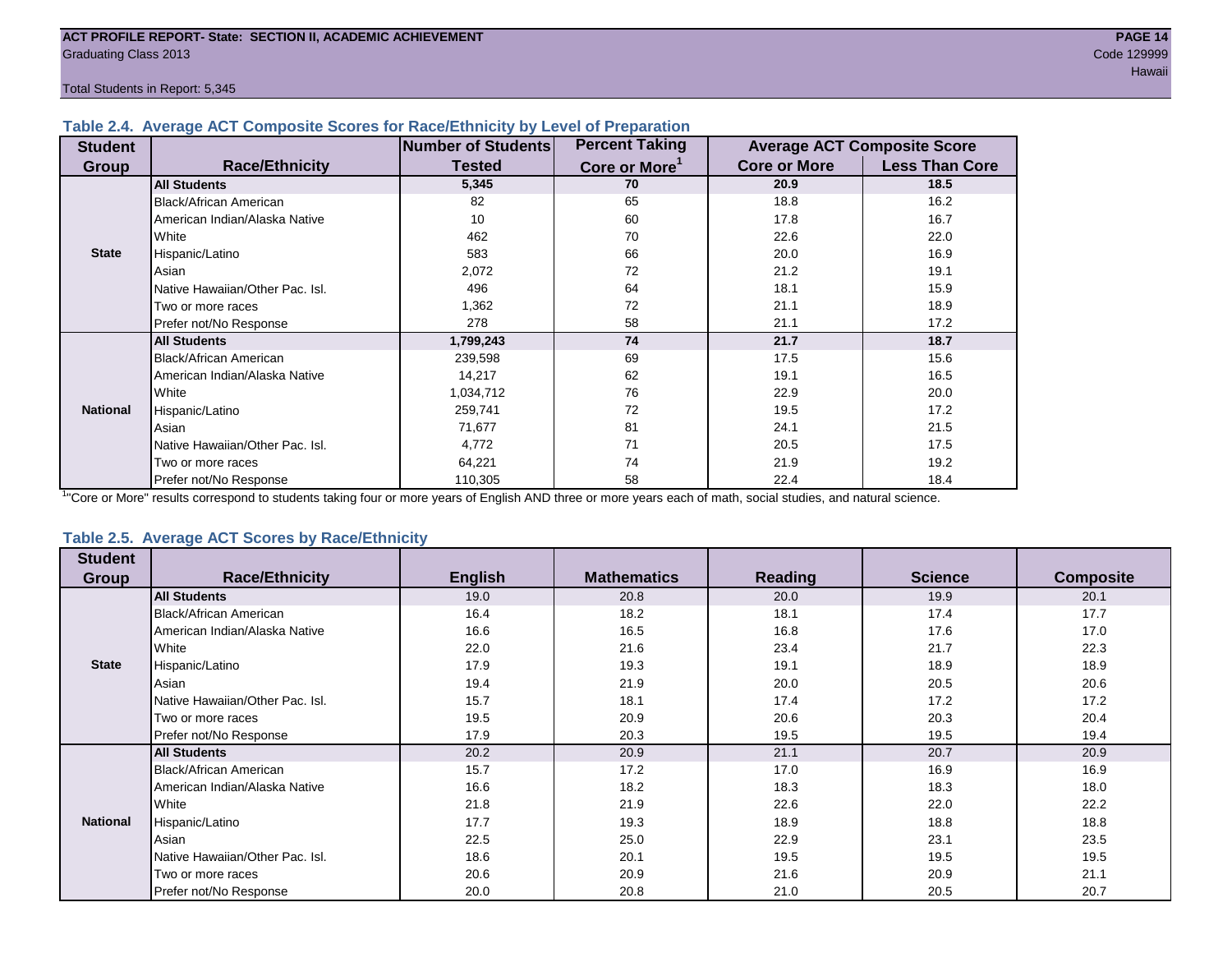#### **ACT PROFILE REPORT- State: SECTION II, ACADEMIC ACHIEVEMENT PAGE 15** Graduating Class 2013 Code 129999

Total Students in Report: 5,345

| <b>Student</b>  | <b>CRS</b> |         | <b>English</b> |         | <b>Mathematics</b> |         | Reading |         | <b>Science</b> |
|-----------------|------------|---------|----------------|---------|--------------------|---------|---------|---------|----------------|
| Group           | Range      | N       | %              | N       | $\frac{9}{6}$      | N       | %       | N       | %              |
|                 | 33 to 36   | 151     | 3              | 171     | 3                  | 193     | 4       | 69      |                |
|                 | 28 to 32   | 406     | 8              | 463     | 9                  | 558     | 10      | 314     | 6              |
|                 | 24 to 27   | 717     | 13             | 1,032   | 19                 | 740     | 14      | 950     | 18             |
| <b>State</b>    | 20 to 23   | 1,294   | 24             | 1,095   | 20                 | 1,227   | 23      | 1,569   | 29             |
|                 | 16 to 19   | 1,039   | 19             | 1,727   | 32                 | 1,170   | 22      | 1,343   | 25             |
|                 | 13 to 15   | 811     | 15             | 806     | 15                 | 853     | 16      | 615     | 12             |
|                 | 01 to 12   | 927     | 17             | 51      |                    | 604     | 11      | 485     | 9              |
|                 | 33 to 36   | 81,846  | 5              | 51,648  | 3                  | 89,731  | 5       | 36,033  | $\overline{2}$ |
|                 | 28 to 32   | 175,672 | 10             | 156,561 | 9                  | 239,643 | 13      | 138,865 | 8              |
|                 | 24 to 27   | 291.095 | 16             | 385.102 | 21                 | 277,723 | 15      | 364,600 | 20             |
| <b>National</b> | 20 to 23   | 447,398 | 25             | 343,822 | 19                 | 424,936 | 24      | 542,531 | 30             |
|                 | 16 to 19   | 327,718 | 18             | 590,816 | 33                 | 384.706 | 21      | 413,107 | 23             |
|                 | 13 to 15   | 242,064 | 13             | 258,384 | 14                 | 240,069 | 13      | 183,840 | 10             |
|                 | 01 to 12   | 233,450 | 13             | 12,910  |                    | 142,435 | 8       | 120,267 |                |

# **Table 2.6. Percent of Students in College Readiness Standards (CRS) Score Ranges**

### **Table 2.7. Average ACT Scores by Gender**

| <b>Student Group</b> | <b>Gender</b> |         |         | <b>Average ACT Scores</b> |             |         |         |           |  |  |  |
|----------------------|---------------|---------|---------|---------------------------|-------------|---------|---------|-----------|--|--|--|
|                      |               | N       | Percent | Enalish                   | Mathematics | Reading | Science | Composite |  |  |  |
|                      | Males         | 2,320   | 43      | 18.2                      | 21.1        | 19.5    | 20.1    | 19.9      |  |  |  |
| <b>State</b>         | Females       | 2,998   | 56      | 19.6                      | 20.6        | 20.5    | 19.8    | 20.3      |  |  |  |
|                      | Missing       | 27      |         | 12.7                      | 16.8        | 15.6    | 16.3    | 15.5      |  |  |  |
|                      | Males         | 835,431 | 46      | 19.8                      | 21.4        | 20.9    | 21.2    | 20.9      |  |  |  |
| <b>National</b>      | Females       | 954,919 | 53      | 20.6                      | 20.5        | 21.4    | 20.4    | 20.9      |  |  |  |
|                      | Missing       | 8,893   | 0       | 16.1                      | 18.2        | 17.6    | 17.7    | 17.5      |  |  |  |

### **Table 2.8. Percent of Students Who Met College Readiness Benchmark Scores by Gender**

| <b>Student Group</b> | <b>Gender</b> |         | Met                                                                                                                                              |         |         |          |
|----------------------|---------------|---------|--------------------------------------------------------------------------------------------------------------------------------------------------|---------|---------|----------|
|                      |               | English | <b>Percent of Students</b><br><b>Mathematics</b><br>34<br>51<br>45<br>40<br>61<br>4 <sup>1</sup><br>62<br>47<br>43<br>67<br>45<br>4 <sup>1</sup> | Reading | Science | All Four |
| <b>State</b>         | Males         |         |                                                                                                                                                  |         | 34      | 23       |
|                      | Females       |         |                                                                                                                                                  |         | 27      | 20       |
| <b>National</b>      | Males         |         |                                                                                                                                                  |         | 40      | 29       |
|                      | Females       |         |                                                                                                                                                  |         | 33      | 24       |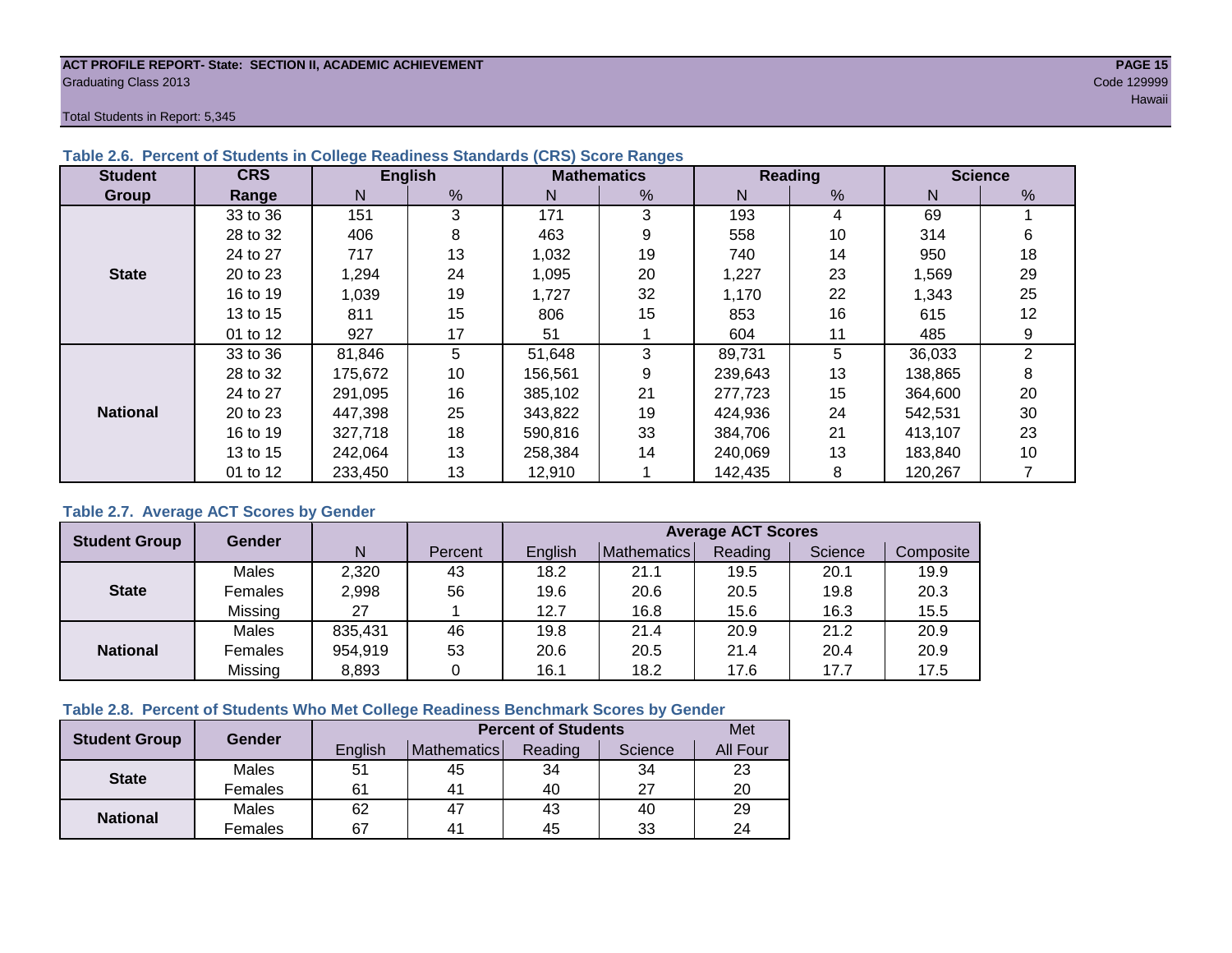#### **ACT PROFILE REPORT- State: SECTION II, ACADEMIC ACHIEVEMENT PAGE 16** Graduating Class 2013 Code 129999

#### **Student Curriculum English Mathematics Reading Science Composite Group Taken<sup>1</sup> | III** CRB % | Avg | CRB % | Avg | CRB % | Avg | CRB % | CRB %<sup>4</sup> Avg Core or More<sup>2</sup> 3,717 64 20.0 48 21.5 41 20.8 34 20.7 24 20.9 Less than Core | 1,417 | 42 | 17.1 | 33 | 19.5 | 29 | 18.5 | 23 | 18.5 | 16 | 18.5 Missing<sup>3</sup> 211 | 26 | 14.5 | 20 | 17.6 | 18 | 16.6 | 12 | 16.8 | 9 | 16.5 Core or More | 1,322,739 | 71 | 21.2 | 50 | 250 | 22.0 | 42 | 21.5 | 31 | 21.7 Less than Core 396,592 48 17.8 27 18.9 30 19.0 22 18.8 14 18.7 Missing | 79,912 | 36 | 16.0 | 19 | 17.8 | 24 | 17.5 | 17 | 17.7 | 10 | 17.4 **N State National**

**Table 2.9. College Readiness Benchmark (CRB) Percent and Average ACT Scores by Overall High School Curriculum**

<sup>1</sup> "Curriculum Taken" reflects overall high school curriculum in this table.

 $^2$  "Core or More" results correspond to students taking four or more years of English AND three or more years each of math, social studies, and natural science.

 $3$  Zero years or no coursework information reported in one or more content areas.

 $4$  Composite CRB% results reflect students who met all four subject-area benchmarks.

| Table 2.10. College Readiness Benchmark (CRB) Percent and Average ACT Scores by Content-Specific Curriculum |
|-------------------------------------------------------------------------------------------------------------|
|-------------------------------------------------------------------------------------------------------------|

| <b>Student</b>  | Curriculum                |          | <b>English</b> |      | <b>Mathematics</b> |       |      |          | <b>Reading</b> |      | <b>Science</b> |       |      |
|-----------------|---------------------------|----------|----------------|------|--------------------|-------|------|----------|----------------|------|----------------|-------|------|
| Group           | <b>Taken</b>              |          | CRB %          | Avg  |                    | CRB % | Avg  | N        | CRB %          | Avg  | N              | CRB % | Avg  |
|                 | Core or More <sup>2</sup> | 4,756    | 60             | 19.5 | 4,866              | 46    | 21.3 | 4,214    | 39             | 20.4 | 4,749          | 32    | 20.3 |
| <b>State</b>    | Less than Corel           | 415      | 27             | 14.6 | 299                |       | 15.6 | 938      | 33             | 19.1 | 400            | 14    | 16.5 |
|                 | Missing®                  | 174      | 28             | 14.9 | 180                | 21    | 17.8 | 193      | 17             | 16.8 | 196            | 13    | 17.0 |
|                 | Core or More              | ,646,286 | 67             | 20.6 | .648,697           | 46    | 21.3 | .554,990 | 46             | 21.5 | ,506,965       | 40    | 21.3 |
| <b>National</b> | Less than Core            | 84,048   | 36             | 15.9 | 77,906             |       | 16.3 | 171,617  | 32             | 19.1 | 218,267        | 17    | 18.0 |
|                 | Missing                   | 68,909   | 38             | 16.4 | 72,640             | 20    | 17.9 | 72,636   | 25             | 17.7 | 74,011         | 18    | 17.8 |

<sup>1</sup>"Curriculum Taken" reflects content-specific curriculum in this table.

<sup>2</sup> "Core or More" results correspond to students taking four or more years of English or three or more years of math, social studies, or natural science, respectively. For instance, Reading "Core or More" results correspond to students taking three or more years of social studies, regardless of courses taken in other content areas.

 $3$  Zero years or no coursework information reported in the specified content area.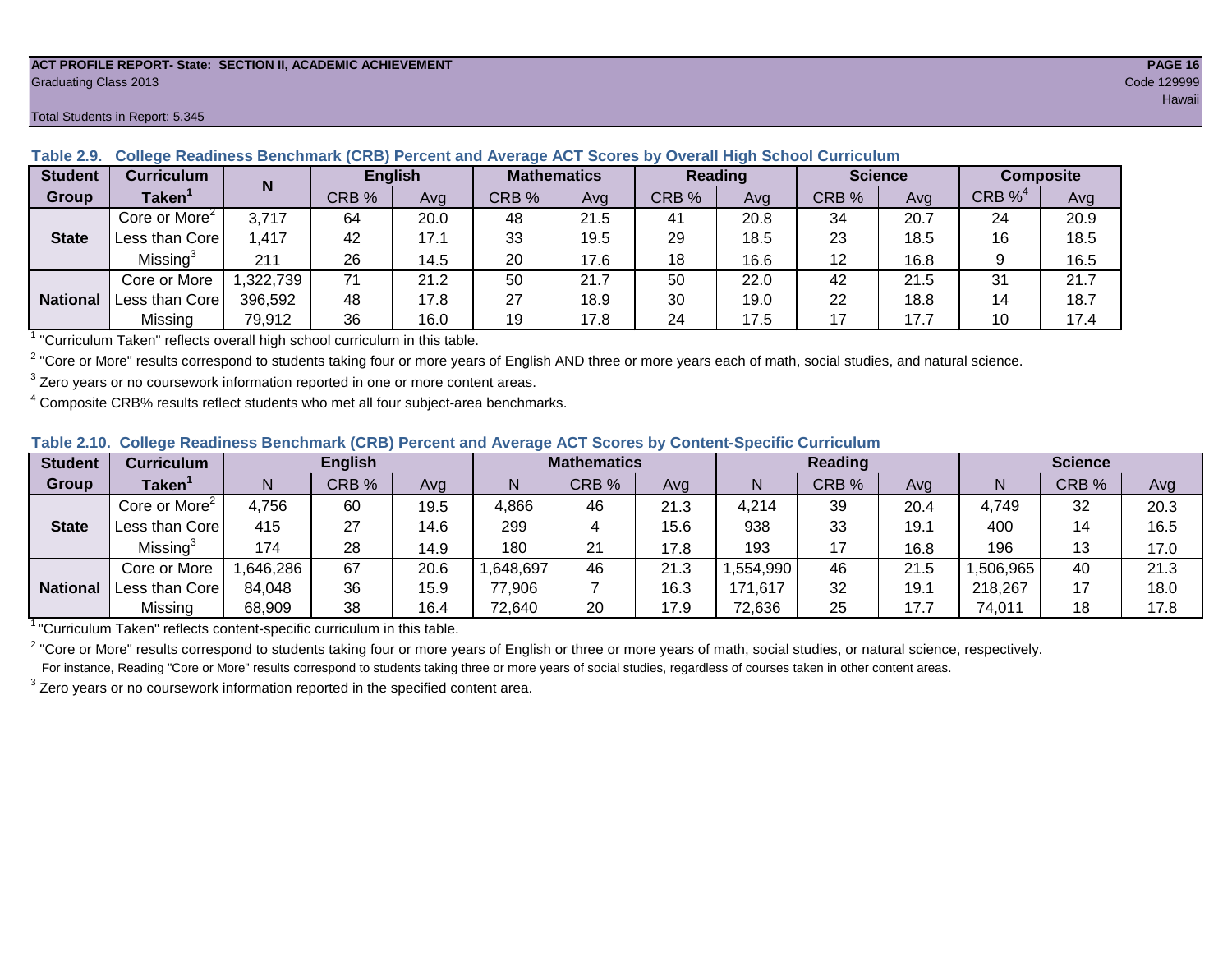Total Students in Report: 5,345

# Section III College Readiness and the Impact of Course Rigor

Beginning with the Graduating Class of 2013, all students whose scores are college reportable, both standard and extended time tests, are now included. Also beginning with the 2013 Graduating Class data, College Readiness Benchmarks for Reading and Science were updated to reflect the most recent college coursework research.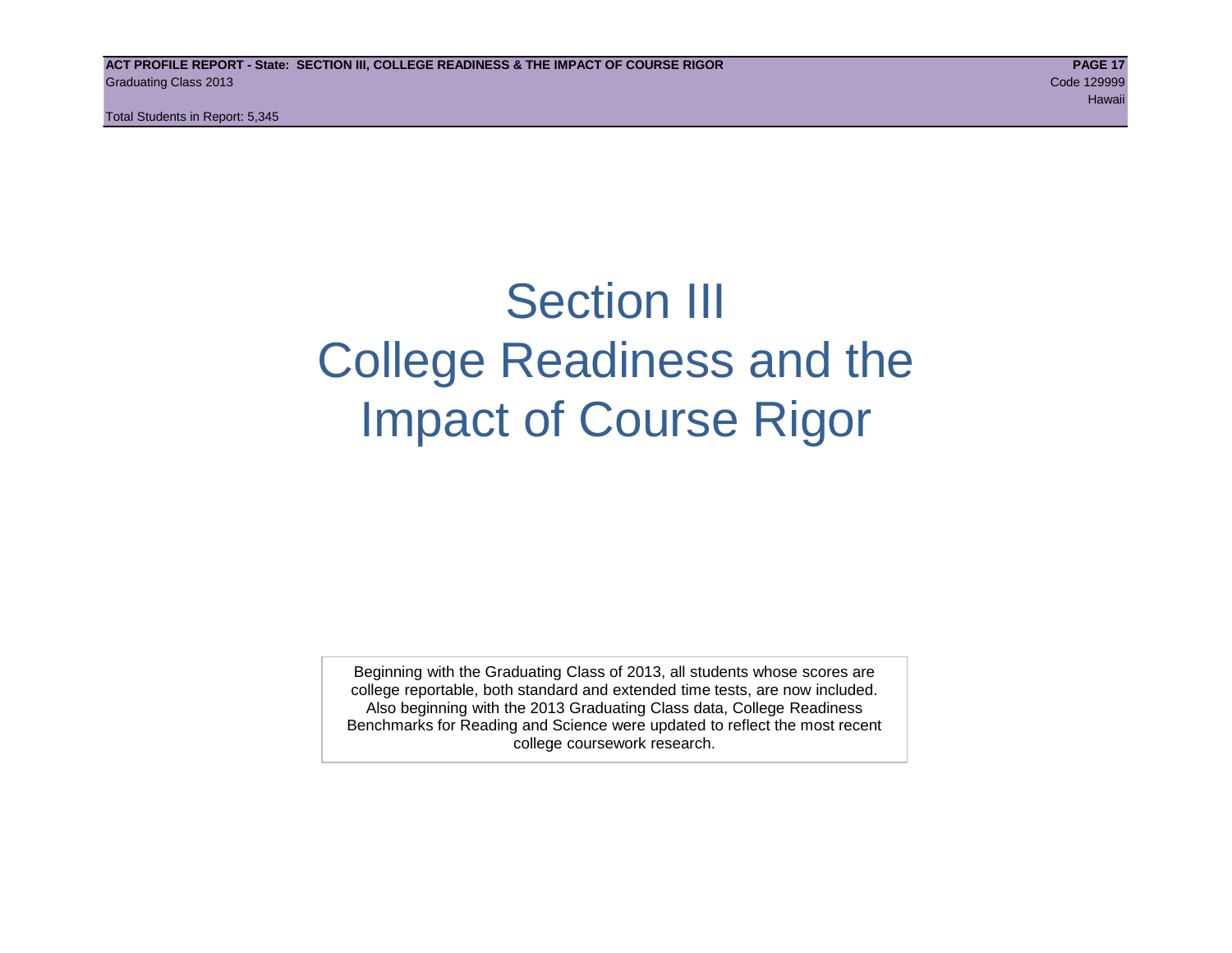#### **ACT PROFILE REPORT - State: SECTION III, COLLEGE READINESS & THE IMPACT OF COURSE RIGOR PAGE 18** Graduating Class 2013 Code 129999

Total Students in Report: 5,345

### **Figure 3.1. Percent of Students Who Met ACT College Readiness Benchmark Scores by Race/Ethnicity: ENGLISH**



ACT English Benchmark Score = **18**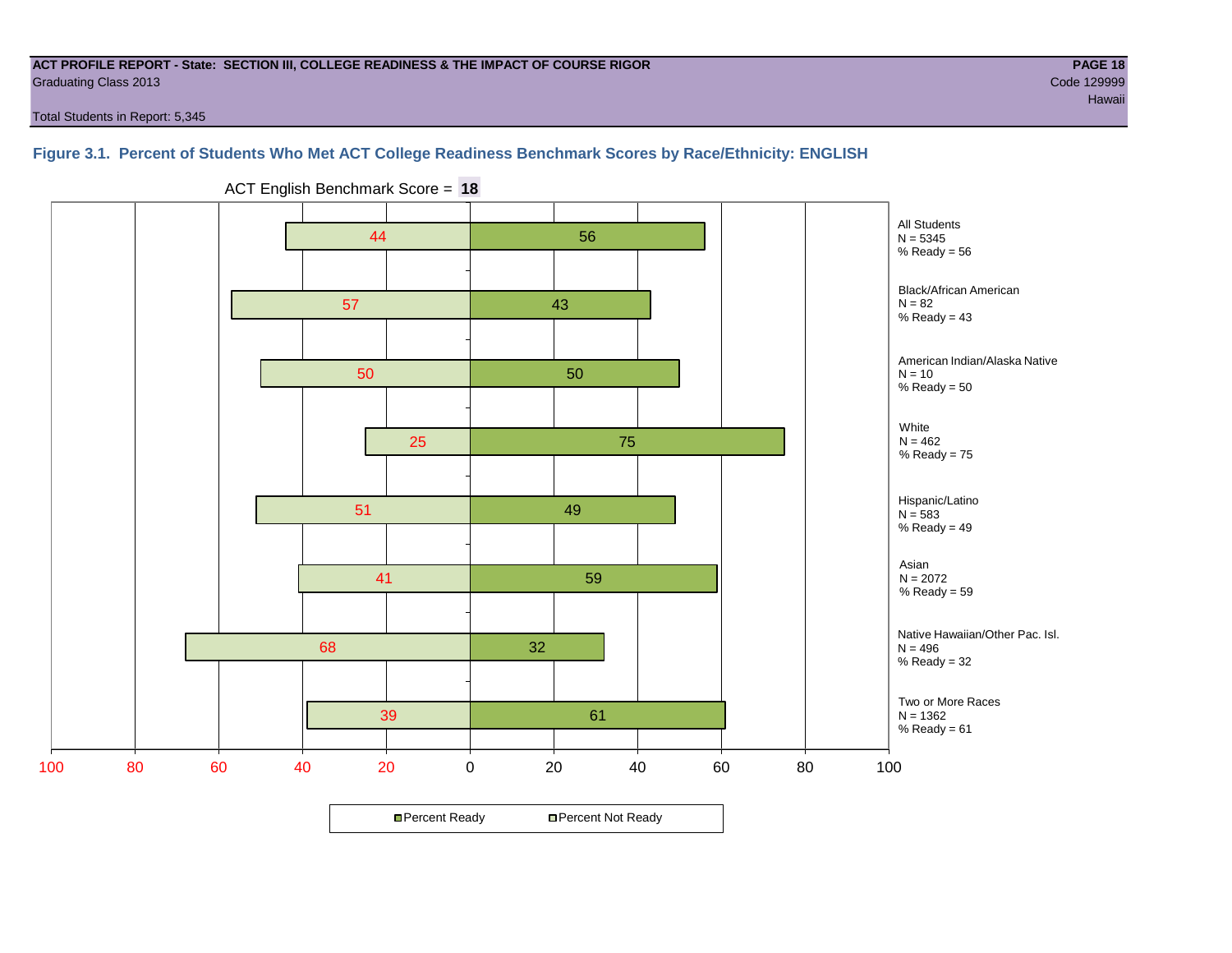#### **ACT PROFILE REPORT - State: SECTION III, COLLEGE READINESS & THE IMPACT OF COURSE RIGOR PAGE 19** Graduating Class 2013 Code 129999

Total Students in Report: 5,345

# **Figure 3.2. Percent of Students Who Met ACT College Readiness Benchmark Scores by Race/Ethnicity: MATHEMATICS**

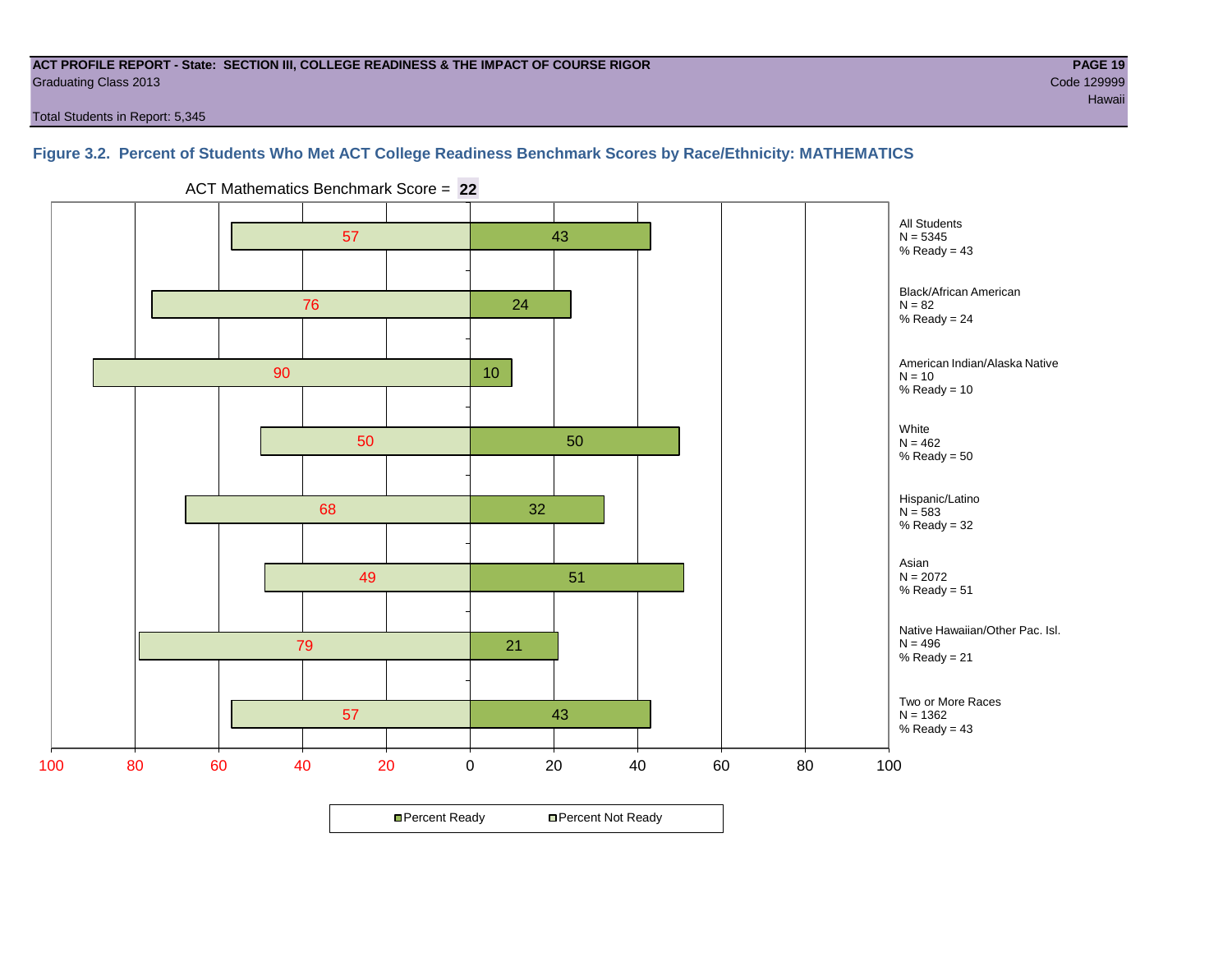#### **ACT PROFILE REPORT - State: SECTION III, COLLEGE READINESS & THE IMPACT OF COURSE RIGOR PAGE 20** Graduating Class 2013 Code 129999

Total Students in Report: 5,345

**Figure 3.3. Percent of Students Who Met ACT College Readiness Benchmark Scores by Race/Ethnicity: READING**

59 80 63 70 40 80 74 63 41 20 37 30 60 20 26 37 100 80 60 40 20 0 20 40 60 80 100 All Students  $N = 5345$  $%$  Ready = 37 Black/African American  $N = 82$ %  $Reach = 26$ American Indian/Alaska Native  $N = 10$ %  $Reachy = 20$ White  $N = 462$  $%$  Ready =  $60$ Hispanic/Latino  $N = 583$ %  $Ready = 30$ Asian  $N = 2072$ %  $Ready = 37$ Two or More Races  $N = 1362$ %  $Ready = 41$ Native Hawaiian/Other Pac. Isl.  $N = 496$  $%$  Ready = 20

ACT Reading Benchmark Score = **22**

**□ Percent Ready DPercent Not Ready**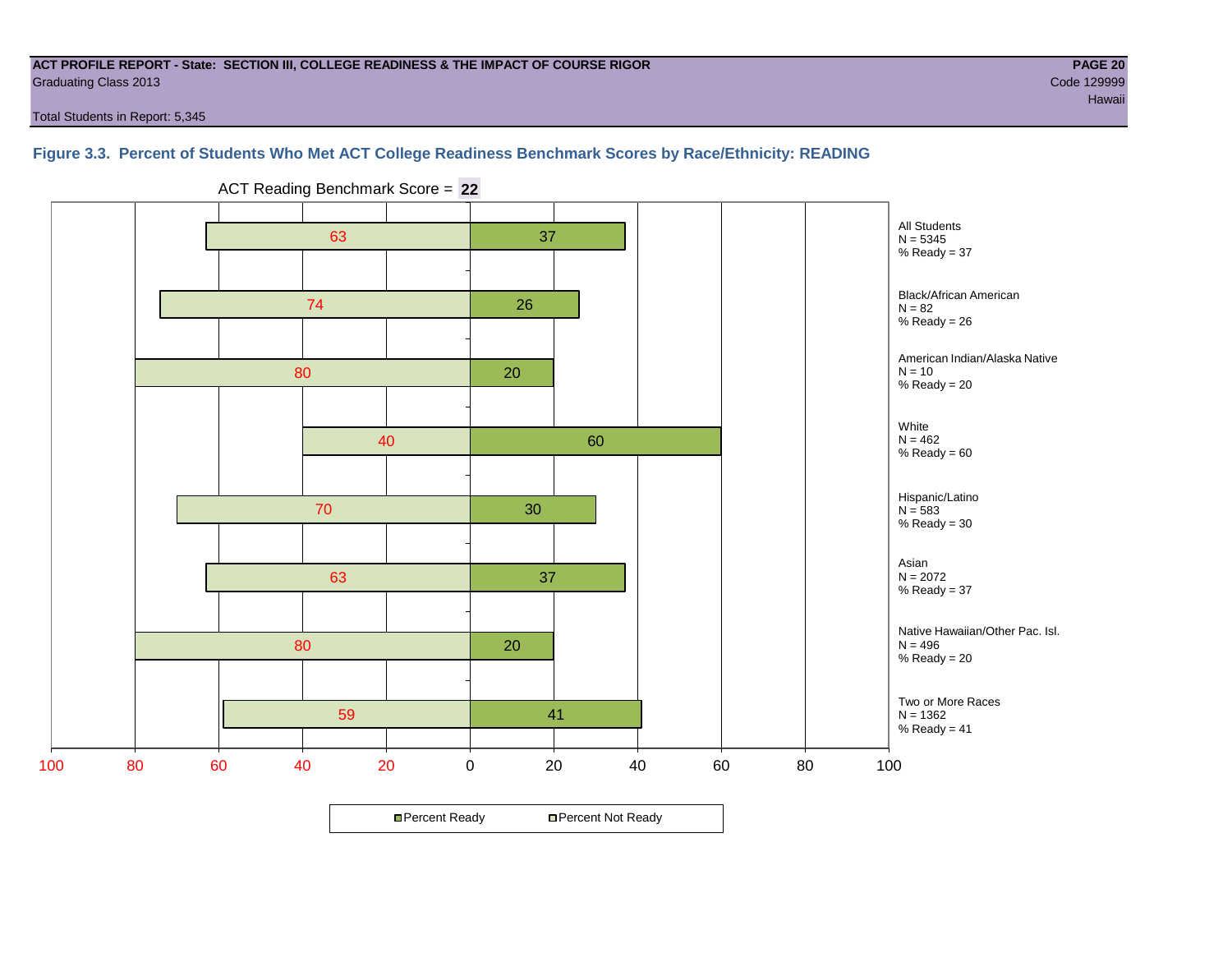#### **ACT PROFILE REPORT - State: SECTION III, COLLEGE READINESS & THE IMPACT OF COURSE RIGOR PAGE 21** Graduating Class 2013 Code 129999

Total Students in Report: 5,345

# **Figure 3.4. Percent of Students Who Met ACT College Readiness Benchmark Scores by Race/Ethnicity: SCIENCE**



ACT Science Benchmark Score = **23**

**□ Percent Ready DPercent Not Ready**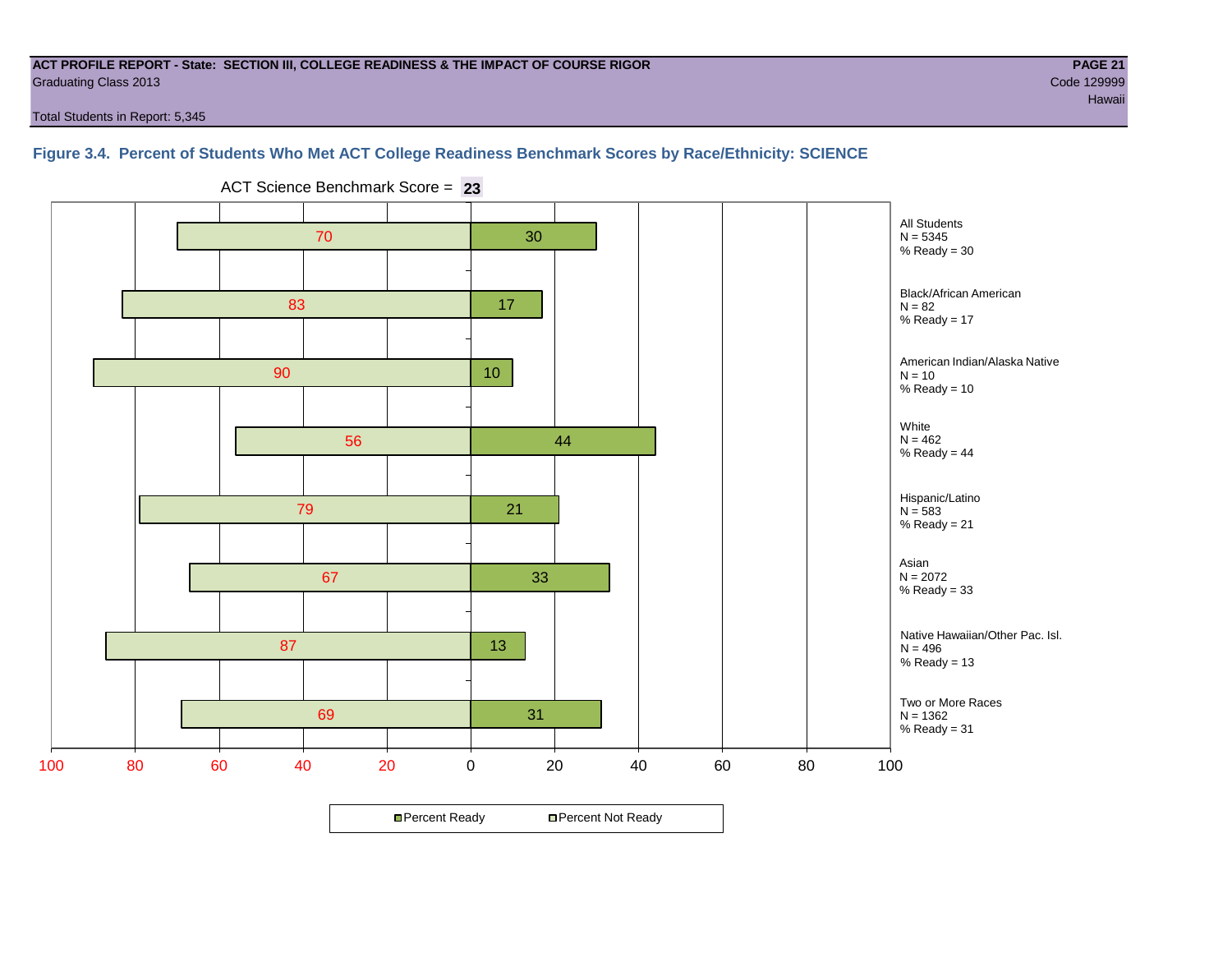#### **ACT PROFILE REPORT - State: SECTION III, COLLEGE READINESS & THE IMPACT OF COURSE RIGOR PAGE 22** Graduating Class 2013 Code 129999

Total Students in Report: 5,345

**Figure 3.5. Percent of Students Who Met ACT College Readiness Benchmark Scores by Race/Ethnicity: ALL FOUR**

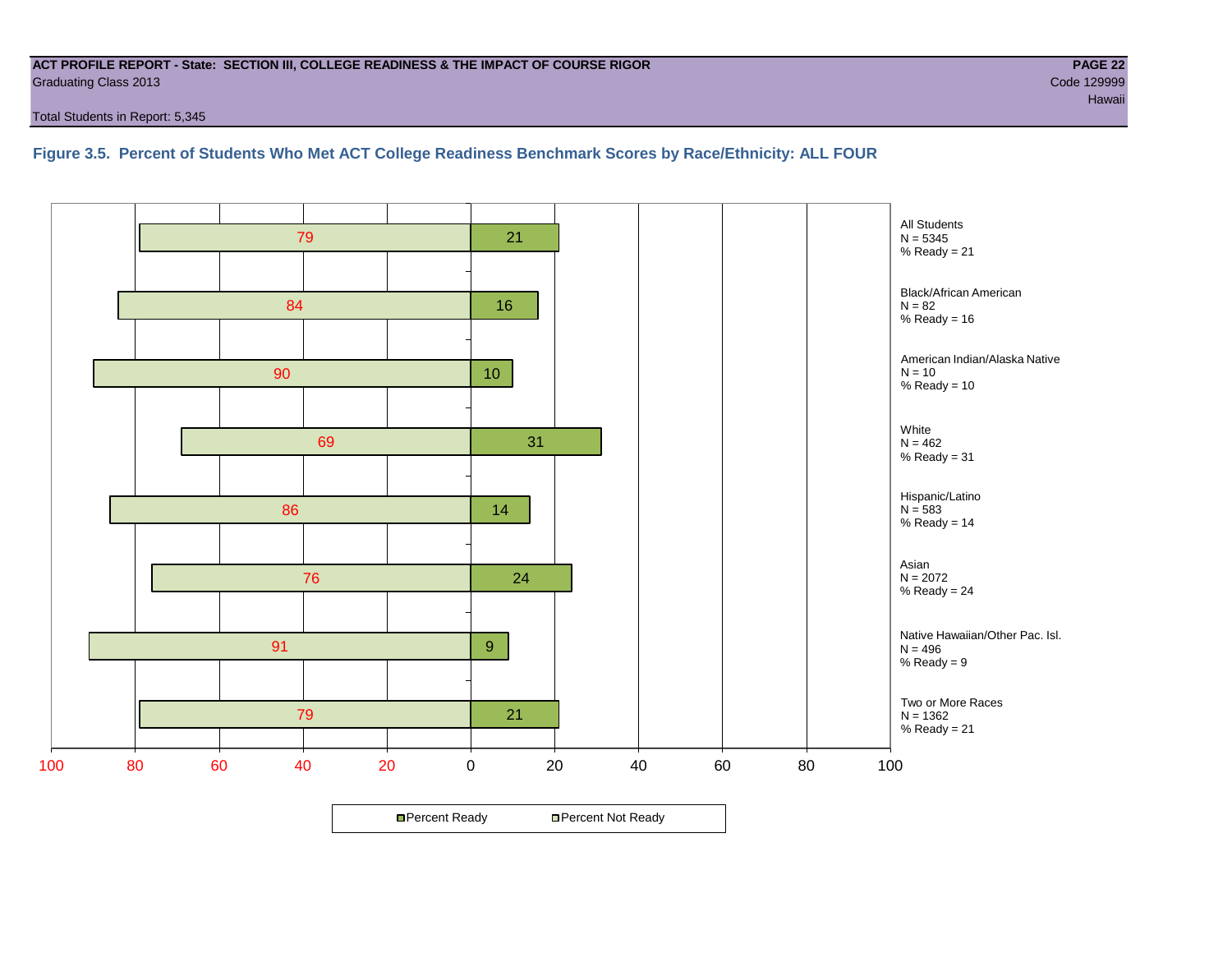#### **ACT PROFILE REPORT - State: SECTION III, COLLEGE READINESS & THE IMPACT OF COURSE RIGOR PAGE 23** Graduating Class 2013 Code 129999

Total Students in Report: 5,345

**Table 3.1. Average ACT Scores and Average ACT Score Changes by Common Course Patterns**

| <b>Course Pattern</b>                            |                |                | <b>All Students</b> |                     |       |                | <b>Males</b> |                     |       |                | <b>Females</b> |                        |
|--------------------------------------------------|----------------|----------------|---------------------|---------------------|-------|----------------|--------------|---------------------|-------|----------------|----------------|------------------------|
|                                                  |                |                | <b>ACT</b>          | Course Value        |       |                | <b>ACT</b>   | <b>Course Value</b> |       |                | <b>ACT</b>     | <b>Course Value</b>    |
| <b>ENGLISH COURSE PATTERN</b>                    | N <sub>1</sub> | Percent        | English             | Added               | N     | Percent        | English      | Added               | N     | Percent        | English        | A d d e d <sup>1</sup> |
| Eng 9, Eng 10, Eng 11, Eng 12, & Other English   | 832            | 16             | 20.6                | 6.0                 | 331   | 14             | 20.2         | 5.8                 | 499   | 17             | 20.9           | 5.9                    |
| Eng 9, Eng 10, Eng 11, Eng 12                    | 3,924          | 73             | 19.3                | 4.7                 | 1,672 | 72             | 18.6         | 4.2                 | 2,237 | 75             | 19.9           | 4.9                    |
| Less than 4 years of English                     | 415            | 8              | 14.6                |                     | 227   | 10             | 14.4         |                     | 180   | 6              | 15.0           |                        |
| Zero years / no English courses reported         | 174            | 3              | 14.9                |                     | 90    | $\overline{4}$ | 14.5         |                     | 82    | 3              | 15.4           |                        |
|                                                  |                |                | <b>ACT</b>          | <b>Course Value</b> |       |                | <b>ACT</b>   | <b>Course Value</b> |       |                | <b>ACT</b>     | <b>Course Value</b>    |
| <b>MATHEMATICS COURSE PATTERN</b>                | N.             | Percent        | <b>Math</b>         | Added <sup>1</sup>  | N.    | Percent        | Math         | Added <sup>1</sup>  | N     | Percent        | Math           | Added <sup>1</sup>     |
| Alg 1, Alg 2, Geom, Trig, & Calc                 | 572            | 11             | 24.1                | 8.5                 | 256   | 11             | 24.6         | 8.8                 | 316   | 11             | 23.7           | 8.4                    |
| Alg 1, Alg 2, Geom, Trig, & Other Adv Math       | 647            | 12             | 22.3                | 6.7                 | 228   | 10             | 22.8         | 7.0                 | 416   | 14             | 22.1           | 6.8                    |
| Alg 1, Alg 2, Geom, & Trig                       | 648            | 12             | 19.9                | 4.3                 | 249   | 11             | 20.3         | 4.5                 | 396   | 13             | 19.7           | 4.4                    |
| Alg 1, Alg 2, Geom, & Other Adv Math             | 655            | 12             | 19.1                | 3.5                 | 225   | 10             | 19.4         | 3.6                 | 427   | 14             | 18.9           | 3.6                    |
| Other comb of 4 or more years of Math            | 1.289          | 24             | 24.6                | 9.0                 | 604   | 26             | 25.4         | 9.6                 | 683   | 23             | 23.9           | 8.6                    |
| Alg 1, Alg 2, & Geom                             | 950            | 18             | 16.8                | 1.2                 | 445   | 19             | 16.7         | 0.9                 | 497   | 17             | 16.9           | 1.6                    |
| Other comb of 3 or 3.5 years of Math             | 105            | $\overline{2}$ | 20.9                | 5.3                 | 51    | $\overline{2}$ | 19.8         | 4.0                 | 54    | $\overline{2}$ | 21.9           | 6.6                    |
| Less than 3 years of Math                        | 299            | 6              | 15.6                |                     | 170   | $\overline{7}$ | 15.8         |                     | 123   | $\overline{4}$ | 15.3           |                        |
| Zero years / no Math courses reported            | 180            | 3              | 17.8                |                     | 92    | $\overline{4}$ | 18.1         |                     | 86    | 3              | 17.5           |                        |
|                                                  |                |                | <b>ACT</b>          | <b>Course Value</b> |       |                | <b>ACT</b>   | <b>Course Value</b> |       |                | <b>ACT</b>     | <b>Course Value</b>    |
| <b>ISOCIAL SCIENCE COURSE PATTERN</b>            | N.             | Percent        | Reading             | Added               | N     | Percent        | Reading      | Added               | N     | Percent        | Reading        | A d d e d <sup>1</sup> |
| US Hist, World Hist, Am Gov, & Other Hist        | 380            | $\overline{7}$ | 18.8                | $-0.3$              | 186   | 8              | 17.8         | $-0.5$              | 193   | 6              | 19.8           | $-0.2$                 |
| Other comb of 4 or more years Social Science     | 2,006          | 38             | 20.8                | 1.7                 | 858   | 37             | 20.5         | 2.2                 | 1,144 | 38             | 21.0           | 1.0                    |
| US Hist, World Hist, & Am Gov                    | 152            | 3              | 19.0                | $-0.1$              | 81    | 3              | 17.7         | $-0.6$              | 68    | $\overline{2}$ | 20.8           | 0.8                    |
| Other comb of 3 or 3.5 years of Social Science   | 1,676          | 31             | 20.4                | 1.3                 | 671   | 29             | 20.2         | 1.9                 | 997   | 33             | 20.6           | 0.6                    |
| Less than 3 years of Social Science              | 938            | 18             | 19.1                |                     | 421   | 18             | 18.3         | $\sim$              | 508   | 17             | 20.0           |                        |
| Zero years / no Social Science courses reported  | 193            | 4              | 16.8                |                     | 103   | $\overline{4}$ | 16.6         |                     | 88    | 3              | 17.1           | $\sim$                 |
|                                                  |                |                | <b>ACT</b>          | <b>Course Value</b> |       |                | <b>ACT</b>   | <b>Course Value</b> |       |                | <b>ACT</b>     | <b>Course Value</b>    |
| NATURAL SCIENCE COURSE PATTERN                   | N <sub>1</sub> | Percent        | Science             | Added               | N.    | Percent        | Science      | Added               | N     | Percent        | Science        | A d d e d <sup>1</sup> |
| Gen Sci <sup>2</sup> , Bio, Chem, & Phys         | 2,489          | 47             | 21.4                | 4.9                 | 1,105 | 48             | 21.8         | 5.7                 | 1,381 | 46             | 21.0           | 4.1                    |
| Bio, Chem, Phys                                  | 607            | 11             | 22.2                | 5.7                 | 254   | 11             | 23.4         | 7.3                 | 349   | 12             | 21.4           | 4.5                    |
| Gen Sci <sup>2</sup> , Bio, Chem                 | 1,515          | 28             | 18.1                | 1.6                 | 583   | 25             | 17.7         | 1.6                 | 917   | 31             | 18.4           | 1.5                    |
| Other comb of 3 years of Natural Science         | 138            | 3              | 17.7                | 1.2                 | 78    | $\mathsf 3$    | 17.9         | 1.8                 | 60    | 2              | 17.5           | 0.6                    |
| Less than 3 years of Natural Science             | 400            | $\overline{7}$ | 16.5                |                     | 202   | 9              | 16.1         |                     | 196   | $\overline{7}$ | 16.9           |                        |
| Zero years / no Natural Science courses reported | 196            | 4              | 17.0                |                     | 98    | $\overline{4}$ | 17.2         |                     | 95    | 3              | 16.8           |                        |

<sup>1</sup>Course value added is defined as the average ACT score change compared to course sequences in which students took

less than four years of English or less than three years of Mathematics, Social Science or Natural Science.

<sup>2</sup>Includes General, Physical and Earth Sciences.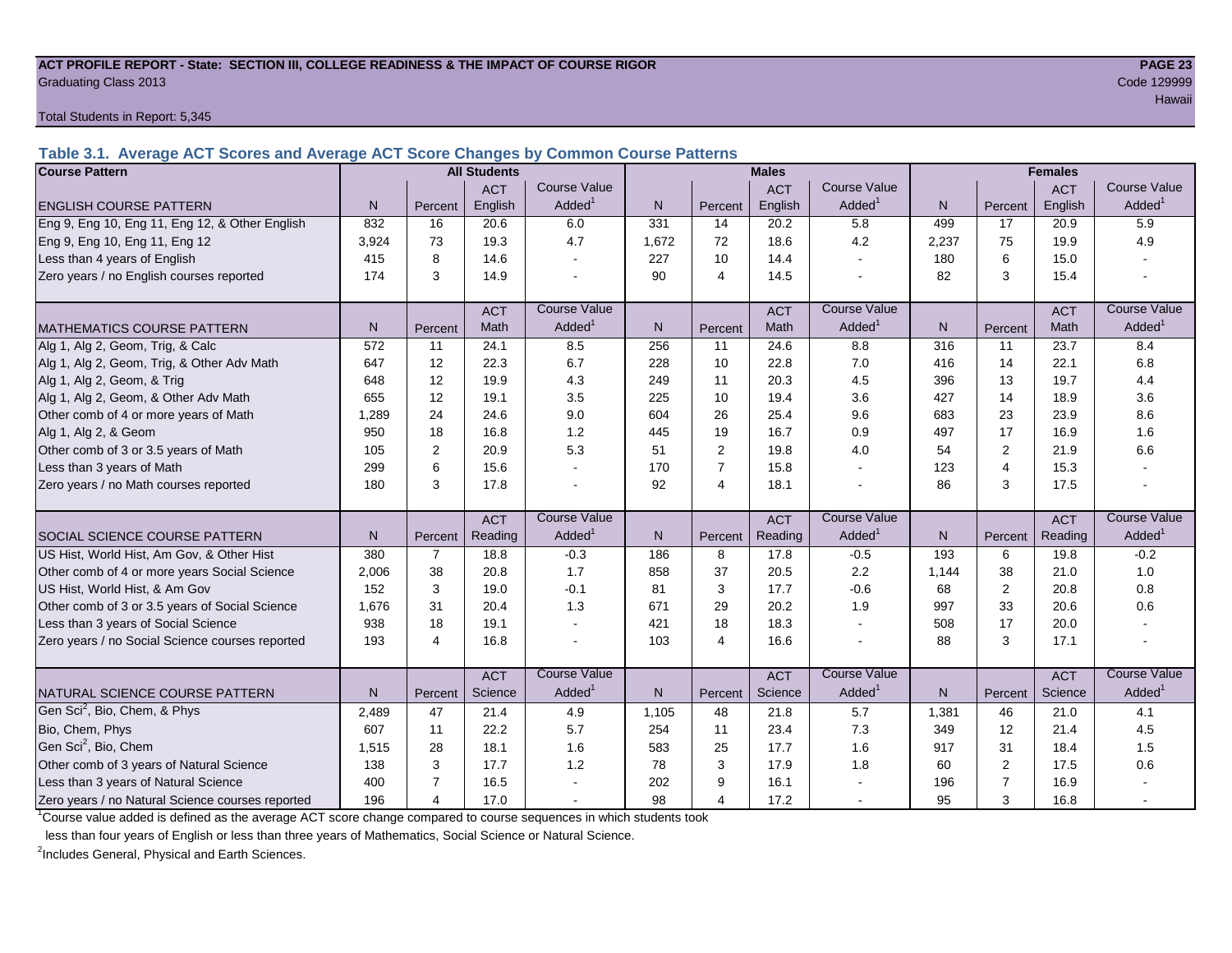#### ACT PROFILE REPORT - State: SECTION III, COLLEGE READINESS & THE IMPACT OF COURSE RIGOR **PAGE 24 Graduating Class 2013** Code 129999

Hawaii

Total Students in Report: 5,345

# **Table 3.2. College Readiness Percents by Common Course Patterns**

| <b>Course Pattern</b>                            |              |                       | <b>State</b> |                  |              | <b>National</b><br><b>Percent Taking</b><br>Percent Who Met<br>Avg ACT |         |                  |  |
|--------------------------------------------------|--------------|-----------------------|--------------|------------------|--------------|------------------------------------------------------------------------|---------|------------------|--|
|                                                  |              | <b>Percent Taking</b> | Avg ACT      | Percent Who Met  |              |                                                                        |         |                  |  |
| <b>ENGLISH COURSE PATTERN</b>                    | $\mathsf{N}$ | Pattern               | English      | <b>Benchmark</b> | N            | Pattern                                                                | English | <b>Benchmark</b> |  |
| Eng 9, Eng 10, Eng 11, Eng 12, & Other English   | 832          | 16                    | 20.6         | 68               | 380,375      | 21                                                                     | 21.6    | 73               |  |
| Eng 9, Eng 10, Eng 11, Eng 12                    | 3,924        | 73                    | 19.3         | 58               | 1,265,911    | 70                                                                     | 20.3    | 65               |  |
| Less than 4 years of English                     | 415          | 8                     | 14.6         | 27               | 84,048       | 5                                                                      | 15.9    | 36               |  |
| Zero years / no English courses reported         | 174          | 3                     | 14.9         | 28               | 68,909       | $\overline{4}$                                                         | 16.4    | 38               |  |
|                                                  |              |                       |              |                  |              |                                                                        |         |                  |  |
|                                                  |              | <b>Percent Taking</b> | Avg ACT      | Percent Who Met  |              | <b>Percent Taking</b>                                                  | Avg ACT | Percent Who Met  |  |
| <b>MATHEMATICS COURSE PATTERN</b>                | $\mathsf{N}$ | Pattern               | Math         | <b>Benchmark</b> | $\mathsf{N}$ | Pattern                                                                | Math    | Benchmark        |  |
| Alg 1, Alg 2, Geom, Trig, & Calc                 | 572          | 11                    | 24.1         | 69               | 113,999      | 6                                                                      | 23.8    | 68               |  |
| Alg 1, Alg 2, Geom, Trig, & Other Adv Math       | 647          | 12                    | 22.3         | 59               | 155,095      | 9                                                                      | 21.9    | 56               |  |
| Alg 1, Alg 2, Geom, & Trig                       | 648          | 12                    | 19.9         | 37               | 119,993      | 7                                                                      | 19.4    | 32               |  |
| Alg 1, Alg 2, Geom, & Other Adv Math             | 655          | 12                    | 19.1         | 25               | 336,291      | 19                                                                     | 19.6    | 32               |  |
| Other comb of 4 or more years of Math            | 1,289        | 24                    | 24.6         | 72               | 610,720      | 34                                                                     | 23.6    | 65               |  |
| Alg 1, Alg 2, & Geom                             | 950          | 18                    | 16.8         | 8                | 223,733      | 12                                                                     | 17.2    | 11               |  |
| Other comb of 3 or 3.5 years of Math             | 105          | 2                     | 20.9         | 44               | 88,866       | 5                                                                      | 19.7    | 34               |  |
| Less than 3 years of Math                        | 299          | 6                     | 15.6         | 4                | 77,906       | 4                                                                      | 16.3    | $\overline{7}$   |  |
| Zero years / no Math courses reported            | 180          | 3                     | 17.8         | 21               | 72,640       | 4                                                                      | 17.9    | 20               |  |
|                                                  |              |                       |              |                  |              |                                                                        |         |                  |  |
|                                                  |              | <b>Percent Taking</b> | Avg ACT      | Percent Who Met  |              | <b>Percent Taking</b>                                                  | Avg ACT | Percent Who Met  |  |
| <b>SOCIAL SCIENCE COURSE PATTERN</b>             | N            | Pattern               | Reading      | <b>Benchmark</b> | N            | Pattern                                                                | Reading | <b>Benchmark</b> |  |
| US Hist, World Hist, Am Gov, & Other Hist        | 380          | $\overline{7}$        | 18.8         | 29               | 50,989       | 3                                                                      | 22.2    | 51               |  |
| Other comb of 4 or more years Social Science     | 2,006        | 38                    | 20.8         | 42               | 908,394      | 50                                                                     | 22.0    | 50               |  |
| US Hist, World Hist, & Am Gov                    | 152          | 3                     | 19.0         | 32               | 106,021      | 6                                                                      | 19.5    | 34               |  |
| Other comb of 3 or 3.5 years of Social Science   | 1,676        | 31                    | 20.4         | 38               | 489.586      | 27                                                                     | 21.0    | 43               |  |
| Less than 3 years of Social Science              | 938          | 18                    | 19.1         | 33               | 171,617      | 10                                                                     | 19.1    | 32               |  |
| Zero years / no Social Science courses reported  | 193          | 4                     | 16.8         | 17               | 72,636       | 4                                                                      | 17.7    | 25               |  |
|                                                  |              |                       |              |                  |              |                                                                        |         |                  |  |
|                                                  |              | <b>Percent Taking</b> | Avg ACT      | Percent Who Met  |              | Percent Taking                                                         | Avg ACT | Percent Who Met  |  |
| NATURAL SCIENCE COURSE PATTERN                   | N            | Pattern               | Science      | <b>Benchmark</b> | N.           | Pattern                                                                | Science | <b>Benchmark</b> |  |
| Gen Sci <sup>1</sup> , Bio, Chem, & Phys         | 2,489        | 47                    | 21.4         | 39               | 767,293      | 43                                                                     | 21.9    | 46               |  |
| Bio, Chem, Phys                                  | 607          | 11                    | 22.2         | 46               | 183,685      | 10                                                                     | 23.0    | 54               |  |
| Gen Sci <sup>1</sup> , Bio, Chem                 | 1,515        | 28                    | 18.1         | 16               | 504,165      | 28                                                                     | 19.9    | 28               |  |
| Other comb of 3 years of Natural Science         | 138          | 3                     | 17.7         | 15               | 51,822       | 3                                                                      | 19.1    | 25               |  |
| Less than 3 years of Natural Science             | 400          | 7                     | 16.5         | 14               | 218,267      | 12                                                                     | 18.0    | 17               |  |
| Zero years / no Natural Science courses reported | 196          | 4                     | 17.0         | 13               | 74,011       | 4                                                                      | 17.8    | 18               |  |

<sup>1</sup>Includes General, Physical and Earth Sciences.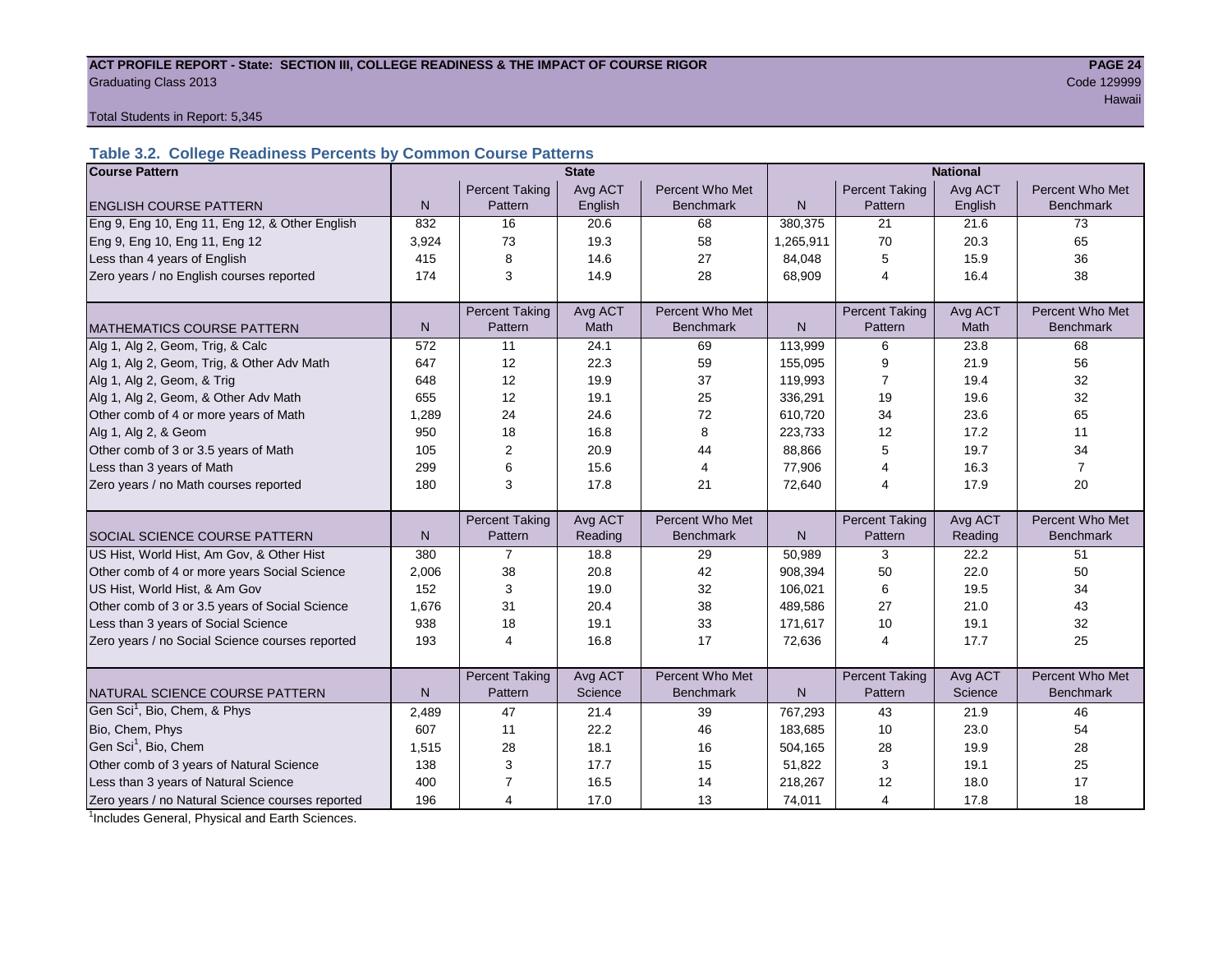# Section IV Career and Educational Aspirations

Beginning with the Graduating Class of 2013, all students whose scores are college reportable, both standard and extended time tests, are now included. Also beginning with the 2013 Graduating Class data, College Readiness Benchmarks for Reading and Science were updated to reflect the most recent college coursework research.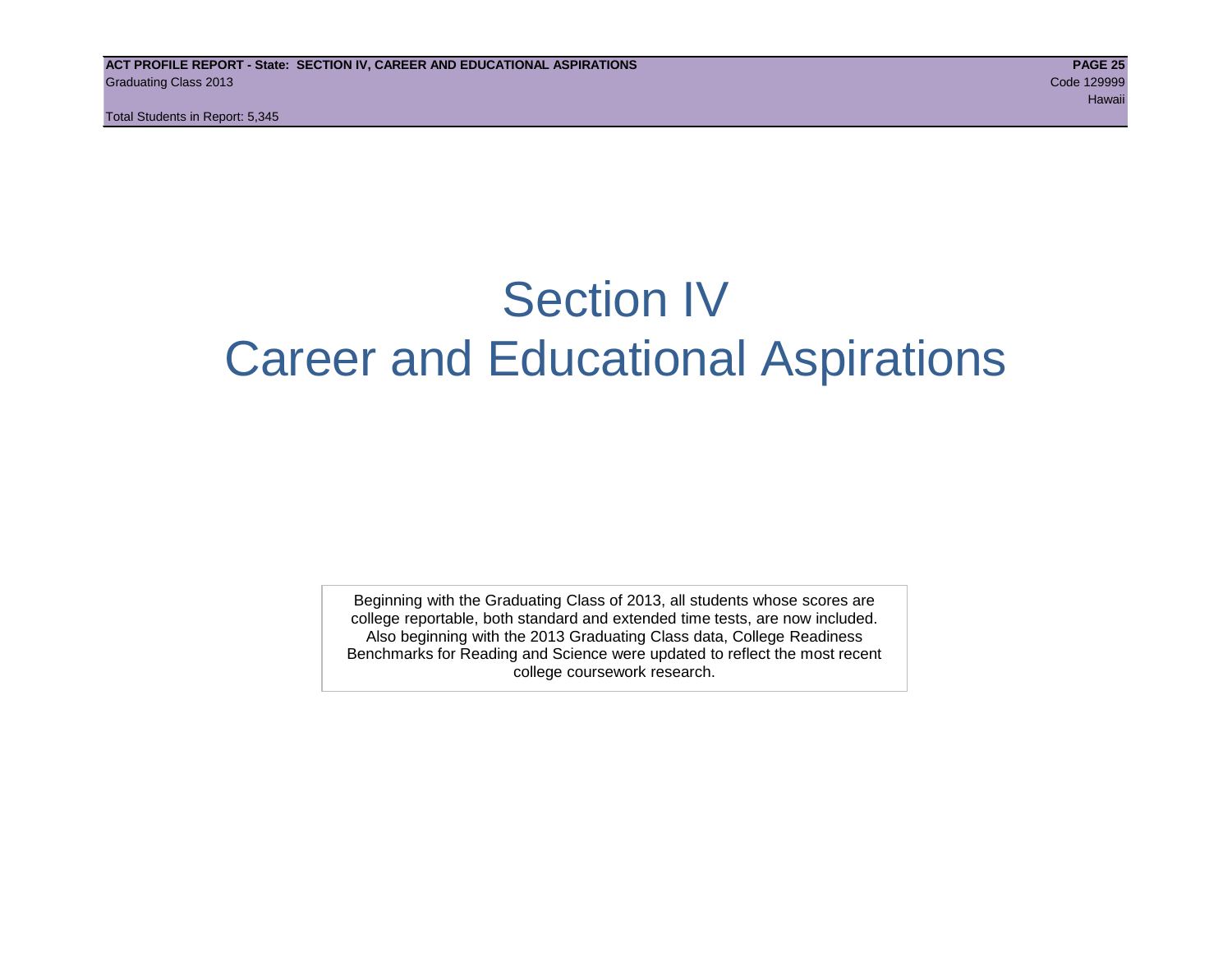#### **ACT PROFILE REPORT - State: SECTION IV, CAREER AND EDUCATIONAL ASPIRATIONS PAGE 26** Graduating Class 2013 Code 129999

# Hawaii iyo kale katika maalaa ka maalaa lagu saaraa lagu saaraa lagu saaraa lagu saaraa lagu saaraa lagu saara

#### Total Students in Report: 5,345

**Table 4.1. Distribution of Planned Educational Majors for All Students by College Plans**

|                                              | Plan on 2 Years or Less of College<br><b>All Students</b> |                      |         |                |                      |         | Plan on 4 Years or More of College |                      |         |
|----------------------------------------------|-----------------------------------------------------------|----------------------|---------|----------------|----------------------|---------|------------------------------------|----------------------|---------|
|                                              |                                                           |                      | Avg ACT |                |                      | Avg ACT |                                    |                      | Avg ACT |
| <b>Planned Educational Major</b>             | N <sup>1</sup>                                            | Percent <sup>2</sup> | Comp    | N <sub>1</sub> | Percent <sup>2</sup> | Comp    | N.                                 | Percent <sup>2</sup> | Comp    |
| Agriculture & Natural Resources Conservation | 60                                                        |                      | 18.0    | 4              | 2                    | 14.3    | 52                                 |                      | 18.7    |
| Architecture                                 | 79                                                        |                      | 19.8    | 4              | 2                    | 14.5    | 71                                 | 2                    | 19.9    |
| Area, Ethnic, & Multidisciplinary Studies    | 12                                                        |                      | 22.6    | 0              | $\Omega$             |         | 11                                 | $\Omega$             | 22.8    |
| Arts: Visual & Performing                    | 352                                                       |                      | 19.2    | 26             | 12                   | 14.3    | 296                                |                      | 19.6    |
| <b>Business</b>                              | 479                                                       | 9                    | 19.9    | 21             | 9                    | 16.1    | 407                                | 10                   | 20.0    |
| Communications                               | 89                                                        | $\overline{2}$       | 21.4    | 4              | 2                    | 16.3    | 79                                 | $\overline{2}$       | 21.6    |
| Community, Family, & Personal Services       | 136                                                       | 3                    | 16.8    | 18             | 8                    | 15.9    | 109                                | 3                    | 17.1    |
| <b>Computer Science &amp; Mathematics</b>    | 106                                                       | $\overline{2}$       | 22.2    | $\overline{2}$ |                      | 21.5    | 92                                 |                      | 22.2    |
| Education                                    | 195                                                       | 4                    | 19.1    | 10             | Δ                    | 13.8    | 171                                |                      | 19.3    |
| Engineering                                  | 487                                                       | 9                    | 22.0    | 20             | 9                    | 13.9    | 420                                | 10                   | 22.1    |
| Engineering Technology & Drafting            | 96                                                        | $\overline{2}$       | 18.4    | 15             | $\overline{7}$       | 13.2    | 72                                 | $\overline{2}$       | 19.9    |
| English & Foreign Languages                  | 59                                                        |                      | 22.4    | 3              |                      | 13.7    | 53                                 |                      | 23.0    |
| Health Administration & Assisting            | 172                                                       | 3                    | 17.7    | 9              |                      | 14.2    | 150                                |                      | 17.9    |
| Health Sciences & Technologies               | 1,009                                                     | 19                   | 20.4    | 19             | 8                    | 14.5    | 927                                | 23                   | 20.4    |
| Philosophy, Religion, & Theology             | 14                                                        | 0                    | 19.4    |                | $\Omega$             | 14.0    | 10                                 | 0                    | 20.9    |
| Repair, Production, & Construction           | 48                                                        |                      | 15.6    | 17             | 8                    | 14.7    | 23                                 |                      | 16.5    |
| Sciences: Biological & Physical              | 341                                                       | 6                    | 23.2    | $\overline{2}$ |                      | 14.0    | 314                                | 8                    | 23.0    |
| Social Sciences & Law                        | 332                                                       | 6                    | 21.5    | 3              |                      | 15.0    | 307                                |                      | 21.4    |
| Undecided                                    | 631                                                       | 12                   | 21.5    | 26             | 12                   | 14.0    | 483                                | 12                   | 21.8    |
| No Response                                  | 640                                                       | 12                   | 16.5    | 18             | 8                    | 12.3    | 48                                 |                      | 15.3    |

1 2-Year and 4-Year "N" counts do not reflect "Missing" and "Other" college plans, therefore they may not add up to the N count for All Students.

<sup>2</sup> Percent of students tested within College Plan groups (All Students, 2-Year, 4-Year).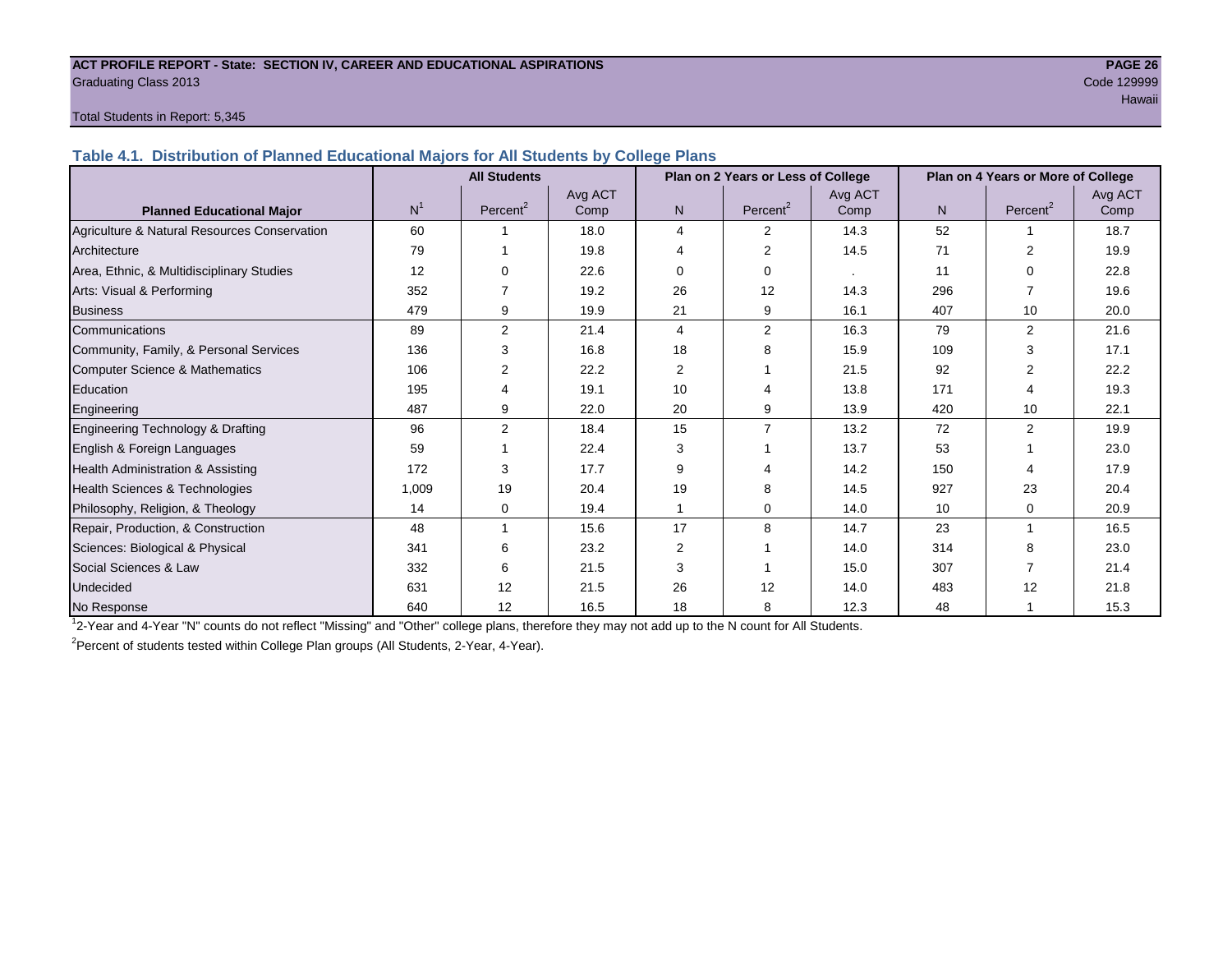#### **ACT PROFILE REPORT - State: SECTION IV, CAREER AND EDUCATIONAL ASPIRATIONS PAGE 27** Graduating Class 2013 Code 129999

#### Total Students in Report: 5,345

### **Table 4.2. Average ACT Composite Scores for Racial/Ethnic Groups by Post-Secondary Educational Aspirations**

| <b>Educational Degree</b> |       | <b>All Racial/Ethnic Groups</b><br><b>Combined</b> |     | <b>Black/African American</b> |   | American Indian/ Alaska Native |     | White   | Hispanic/Latino |         |  |
|---------------------------|-------|----------------------------------------------------|-----|-------------------------------|---|--------------------------------|-----|---------|-----------------|---------|--|
| <b>Aspirations</b>        | N.    | Average                                            | IN. | Average                       | N | Average                        | N   | Average | N               | Average |  |
| Voc-Tech                  | 52    | 14.5                                               |     |                               |   | 13.0                           |     | 18.3    | 6               | 14.0    |  |
| 2-yr College Degree       | 174   | 14.4                                               |     | 13.0                          |   |                                |     | 17.6    | 18              | 13.7    |  |
| <b>Bachelors Degree</b>   | 2,150 | 19.0                                               | 32  | 16.9                          |   | 15.7                           | 182 | 21.1    | 229             | 18.7    |  |
| Graduate Study            | 849   | 22.6                                               |     | 19.3                          |   |                                | 77  | 23.3    |                 | 20.9    |  |
| Prof. Level Degree        | 1,100 | 22.5                                               | 19  | 21.7                          |   | 22.0                           | 103 | 24.8    | 127             | 21.4    |  |
| Other                     | 100   | 17.0                                               |     | 12.5                          |   |                                |     | 23.3    | 12              | 16.8    |  |
| No Response               | 920   | 19.1                                               | 22  | 15.5                          |   | 19.0                           | 77  | 21.3    | 114             | 16.5    |  |

| <b>Educational Degree</b> | <b>All Racial/Ethnic Groups</b><br><b>Combined</b> |         | Asian |         | Native Hawaiian/<br><b>Other Pacific Islander</b> |         | Two or more races |         | Prefer not to respond/<br><b>No Response</b> |         |  |
|---------------------------|----------------------------------------------------|---------|-------|---------|---------------------------------------------------|---------|-------------------|---------|----------------------------------------------|---------|--|
| <b>Aspirations</b>        | N <sub>1</sub>                                     | Average | N     | Average | N.                                                | Average | N                 | Average | N                                            | Average |  |
| Voc-Tech                  | 52                                                 | 14.5    | 17    | 14.6    | 10                                                | 14.7    |                   | 13.9    |                                              | 13.3    |  |
| 2-yr College Degree       | 174                                                | 14.4    | 75    | 14.2    | 20                                                | 13.0    | 33                | 15.5    | 16                                           | 13.1    |  |
| Bachelors Degree          | 2.150                                              | 19.0    | 849   | 19.1    | 229                                               | 16.9    | 552               | 19.5    |                                              | 17.6    |  |
| <b>Graduate Study</b>     | 849                                                | 22.6    | 347   | 23.3    | 66                                                | 19.3    | 233               | 22.5    | 43                                           | 24.5    |  |
| Prof. Level Degree        | 1.100                                              | 22.5    | 440   | 22.9    |                                                   | 19.7    | 282               | 22.5    | 50                                           | 21.8    |  |
| Other                     | 100                                                | 17.0    | 40    | 16.3    |                                                   | 14.9    | 21                | 17.1    | ŏ                                            | 17.1    |  |
| No Response               | 920                                                | 19.1    | 304   | 20.7    | 86                                                | 15.9    | 230               | 19.3    | 86                                           | 18.6    |  |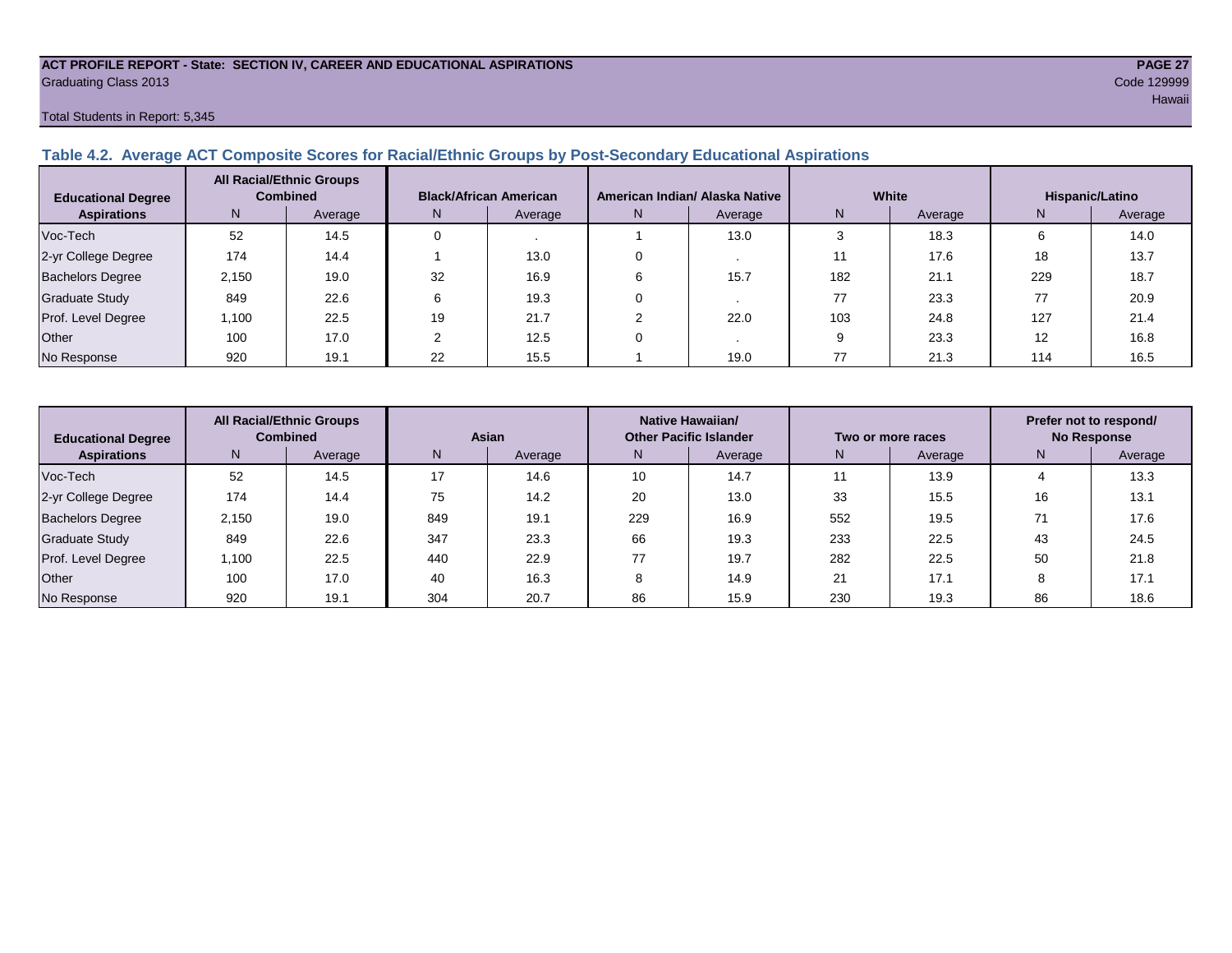#### **ACT PROFILE REPORT - State: SECTION IV, CAREER AND EDUCATIONAL ASPIRATIONS PAGE 28 Graduating Class 2013** Code 129999

#### Total Students in Report: 5,345

# **Table 4.3. Students' Score Report Preferences at Time of Testing**

|                                               |              |                           |            |             | <b>Percent of Students in</b> |                                           |                |           |                |                |                |  |
|-----------------------------------------------|--------------|---------------------------|------------|-------------|-------------------------------|-------------------------------------------|----------------|-----------|----------------|----------------|----------------|--|
|                                               |              | <b>Number of Students</b> |            |             |                               | <b>College Readiness Standards Ranges</b> |                |           |                |                |                |  |
|                                               |              |                           |            | 2nd-6th     |                               |                                           |                |           |                |                |                |  |
| Name                                          | <b>State</b> | Total                     | 1st Choice | Choice      | $01 - 12$                     | $13 - 15$                                 | $16-19$        | $20 - 23$ | 24-27          | $28-32$        | 33-36          |  |
| UNIVERSITY OF HAWAII AT MANOA                 | Hawaii       | 1,356                     | 639        | 717         | 4                             | 15                                        | 28             | 31        | 16             | 5              | 0              |  |
| <b>HAWAII PACIFIC UNIVERSITY</b>              | Hawaii       | 578                       | 174        | 404         | $\overline{7}$                | 25                                        | 35             | 22        | 9              | $\overline{2}$ | $\Omega$       |  |
| U OF HAWAII-LEEWARD COMMUNITY COLLEGE         | Hawaii       | 403                       | 121        | 282         | 20                            | 34                                        | 31             | 12        | $\overline{2}$ |                | $\Omega$       |  |
| STATE-COLLEGE/NO REPORTS NOW                  | lowa         | 378                       | 378        | $\mathbf 0$ | 18                            | 28                                        | 29             | 15        | 8              |                | 0              |  |
| UNIVERSITY OF HAWAII-WEST OAHU                | Hawaii       | 324                       | 62         | 262         | 9                             | 24                                        | 36             | 23        | $\overline{7}$ |                | 0              |  |
| UNIVERSITY OF HAWAII AT HILO                  | Hawaii       | 268                       | 80         | 188         | $\overline{7}$                | 22                                        | 31             | 28        | 10             |                | $\Omega$       |  |
| UNIVERSITY OF NEVADA-LAS VEGAS                | Nevada       | 236                       | 60         | 176         | 5                             | 27                                        | 39             | 21        | $\overline{7}$ |                | $\Omega$       |  |
| CHAMINADE UNIVERSITY OF HONOLULU              | Hawaii       | 234                       | 57         | 177         | 3                             | 20                                        | 37             | 26        | 13             |                | $\Omega$       |  |
| UNIVERSITY OF WASHINGTON                      | Washington   | 222                       | 58         | 164         | $\overline{2}$                | $\overline{7}$                            | 19             | 36        | 28             | $\overline{7}$ |                |  |
| U OF HAWAII-KAPIOLANI COMMUNITY COLLEGE       | Hawaii       | 218                       | 62         | 156         | 16                            | 31                                        | 32             | 17        | $\overline{4}$ | $\Omega$       | $\Omega$       |  |
| U OF HAWAII-HONOLULU COMMUNITY COLLEGE        | Hawaii       | 215                       | 69         | 146         | 21                            | 35                                        | 27             | 14        | $\overline{2}$ | $\mathbf 0$    | 0              |  |
| UNIVERSITY OF OREGON                          | Oregon       | 194                       | 39         | 155         | 4                             | 15                                        | 24             | 31        | 18             | 8              | 1              |  |
| UNIVERSITY OF SOUTHERN CALIFORNIA             | California   | 163                       | 45         | 118         | 4                             | 10                                        | 17             | 22        | 25             | 20             | 3              |  |
| <b>OREGON STATE UNIVERSITY</b>                | Oregon       | 154                       | 29         | 125         | 3                             | 16                                        | 21             | 32        | 19             | 8              | $\Omega$       |  |
| <b>NCAA ELIGIBILITY CENTER</b>                | Indiana      | 139                       | 63         | 76          | 4                             | 20                                        | 33             | 25        | 12             | 4              | $\mathbf{1}$   |  |
| UNIVERSITY OF PORTLAND                        | Oregon       | 130                       | 20         | 110         | $\overline{1}$                | $\overline{4}$                            | 18             | 42        | 31             | 5              | $\Omega$       |  |
| <b>PACIFIC UNIVERSITY</b>                     | Oregon       | 124                       | 35         | 89          |                               | 16                                        | 28             | 34        | 19             | 2              | $\Omega$       |  |
| <b>WASHINGTON STATE UNIVERSITY</b>            | Washington   | 106                       | 21         | 85          |                               | $\overline{7}$                            | 29             | 39        | 19             | 6              | $\Omega$       |  |
| <b>STANFORD UNIVERSITY</b>                    | California   | 102                       | 40         | 62          | 3                             | $\overline{4}$                            | $\overline{7}$ | 17        | 22             | 35             | 13             |  |
| UNIVERSITY OF SAN FRANCISCO                   | California   | 102                       | 21         | 81          | $\overline{2}$                | $\overline{7}$                            | 21             | 42        | 23             | 6              | $\overline{0}$ |  |
| UNIVERSITY OF CALIFORNIA-LOS ANGELES          | California   | 97                        | 22         | 75          | $\overline{2}$                | 13                                        | 26             | 23        | 19             | 16             | 1              |  |
| <b>SEATTLE UNIVERSITY</b>                     | Washington   | 93                        | 15         | 78          | 1                             | 5                                         | 19             | 44        | 25             | 5              | 0              |  |
| U OF HAWAII-HAWAII COMMUNITY COLLEGE          | Hawaii       | 92                        | 31         | 61          | 18                            | 45                                        | 24             | 9         | 4              | $\Omega$       | 0              |  |
| <b>BRIGHAM YOUNG UNIVERSITY-HAWAII CAMPUS</b> | Hawaii       | 91                        | 38         | 53          | 3                             | 16                                        | 32             | 30        | 14             | 4              | 0              |  |
| UNIVERSITY OF CALIFORNIA-BERKELEY             | California   | 88                        | 17         | 71          | 5                             | 9                                         | 17             | 19        | 26             | 24             | $\Omega$       |  |
| <b>BRIGHAM YOUNG UNIVERSITY</b>               | Utah         | 76                        | 48         | 28          | 3                             | $\overline{7}$                            | 25             | 30        | 22             | 12             | $\mathbf{1}$   |  |
| <b>SANTA CLARA UNIVERSITY</b>                 | California   | 76                        | 20         | 56          | $\Omega$                      | $\mathbf 0$                               | 13             | 30        | 32             | 25             | $\Omega$       |  |
| <b>CREIGHTON UNIVERSITY</b>                   | Nebraska     | 68                        | 17         | 51          | $\Omega$                      | 3                                         | 21             | 38        | 32             | $\overline{4}$ |                |  |
| UNIVERSITY OF THE PACIFIC                     | California   | 68                        | 16         | 52          | 1                             | $\overline{7}$                            | 10             | 40        | 28             | 13             | $\Omega$       |  |
| <b>SAN DIEGO STATE UNIVERSITY</b>             | California   | 61                        | 15         | 46          | $\overline{2}$                | 21                                        | 25             | 36        | 11             | 5              | $\Omega$       |  |
| All Other Institutions                        |              | 4,471                     | 1,135      | 3,336       | 6                             | $\overline{15}$                           | 24             | 26        | 18             | 10             | $\mathbf{1}$   |  |
| Total                                         |              | 10,927                    | 3,447      | 7,480       | $\overline{7}$                | $\overline{17}$                           | 26             | 26        | 16             | $\overline{7}$ | $\mathbf{1}$   |  |

Hawaii iyo kata katika maalaa ka maalaa lagu saan ah ay in dhaqaalaa lagu saan ah ay in dhaqaalaa lagu saan ah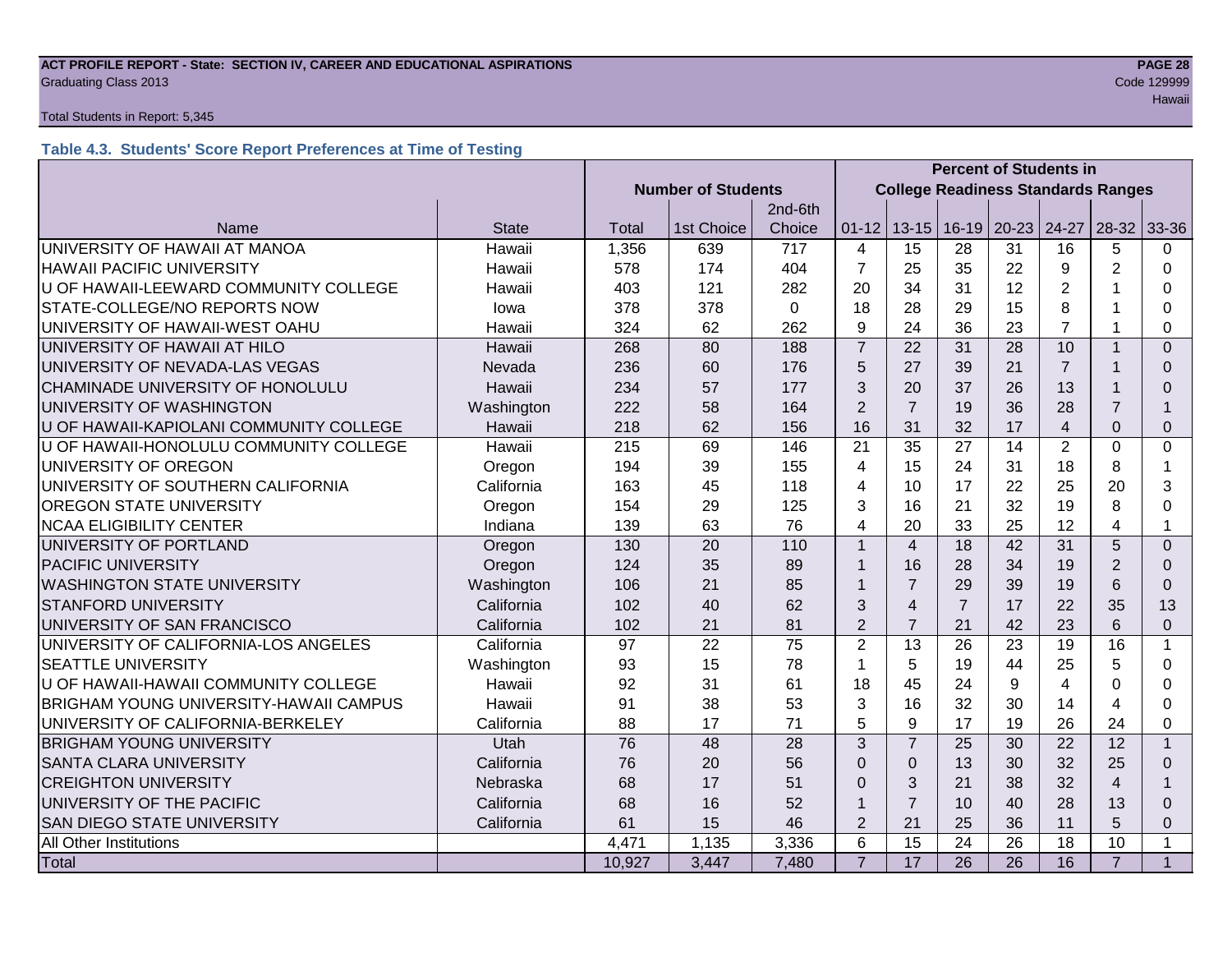Total Students in Report: 5,345

# Section V Optional Writing Test Results

Beginning with the Graduating Class of 2013, all students whose scores are college reportable, both standard and extended time tests, are now included. Also beginning with the 2013 Graduating Class data, College Readiness Benchmarks for Reading and Science were updated to reflect the most recent college coursework research.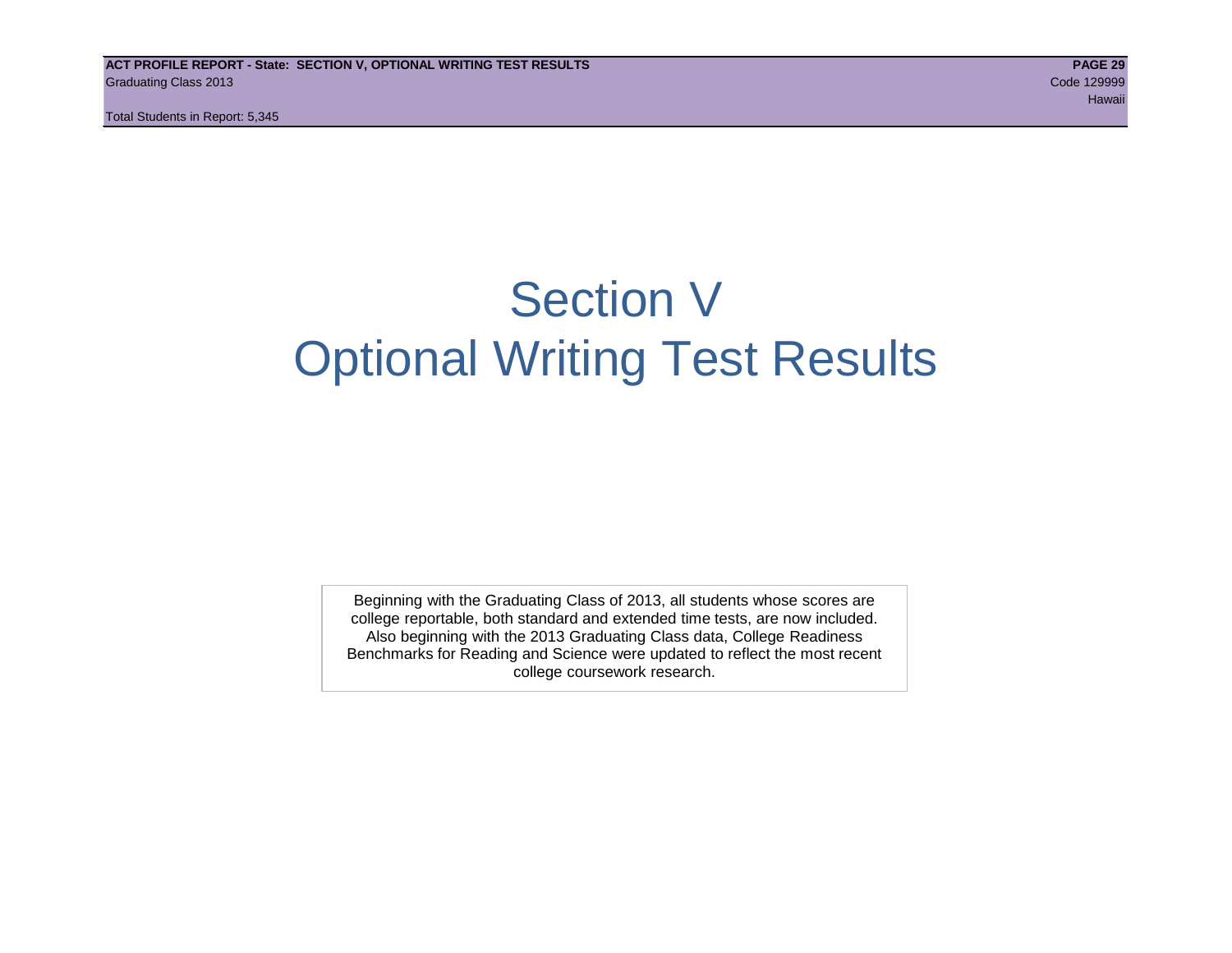#### **ACT PROFILE REPORT - State: SECTION V, OPTIONAL WRITING TEST RESULTS PAGE 30** Graduating Class 2013 Code 129999

#### Total Students in Report: 5,345

| Table J.T. Average AUT Linghon and Whiting Ocoles by Race/Lumbuy and Oender for Students who took AUT Whiting |              |                 |                           |                |              |              |                                 |          |  |  |  |
|---------------------------------------------------------------------------------------------------------------|--------------|-----------------|---------------------------|----------------|--------------|--------------|---------------------------------|----------|--|--|--|
|                                                                                                               |              |                 | <b>Average ACT Scores</b> |                |              |              |                                 |          |  |  |  |
|                                                                                                               | N            |                 |                           | <b>English</b> |              | <b>Essay</b> | <b>English/Writing Combined</b> |          |  |  |  |
|                                                                                                               | <b>State</b> | <b>National</b> | <b>State</b>              | National       | <b>State</b> | National     | <b>State</b>                    | National |  |  |  |
| <b>All Students</b>                                                                                           | 4,731        | 942,769         | 19.0                      | 21.3           | 6.7          | 7.0          | 18.6                            | 20.5     |  |  |  |
| <b>Black/African American</b>                                                                                 | 70           | 114,751         | 16.4                      | 16.3           | 6.0          | 6.1          | 16.1                            | 16.0     |  |  |  |
| American Indian/Alaska Native                                                                                 | 8            | 6,031           | 16.4                      | 16.8           | 5.4          | 6.1          | 15.5                            | 16.4     |  |  |  |
| White                                                                                                         | 384          | 518,407         | 22.1                      | 22.9           | 7.1          | 7.2          | 21.2                            | 21.9     |  |  |  |
| Hispanic/Latino                                                                                               | 523          | 151.504         | 17.8                      | 18.6           | 6.4          | 6.8          | 17.4                            | 18.3     |  |  |  |
| Asian                                                                                                         | 0.909        | 54,580          | 19.4                      | 23.5           | 6.8          | 7.6          | 19.0                            | 22.7     |  |  |  |
| Native Hawaiian/Other Pac. Isl.                                                                               | 405          | 2,812           | 15.6                      | 19.5           | 6.2          | 6.9          | 15.5                            | 19.2     |  |  |  |
| Two or more races                                                                                             | 1,172        | 35,355          | 19.6                      | 21.5           | 6.8          | 7.0          | 19.1                            | 20.6     |  |  |  |
| Prefer not/No Response                                                                                        | 260          | 59.329          | 18.1                      | 21.8           | 6.3          | 7.1          | 17.5                            | 20.9     |  |  |  |
| Males                                                                                                         | 2,069        | 423,104         | 18.2                      | 21.0           | 6.3          | 6.7          | 17.7                            | 20.1     |  |  |  |
| Females                                                                                                       | 2,635        | 513,945         | 19.8                      | 21.6           | 7.0          | 7.2          | 19.4                            | 20.9     |  |  |  |

Missing | 27 | 5,720 | 12.7 | 16.6 | 5.5 | 6.3 | 12.8 | 16.5

#### **Table 5.1. Average ACT English and Writing Scores by Race/Ethnicity and Gender for students who took ACT Writing**